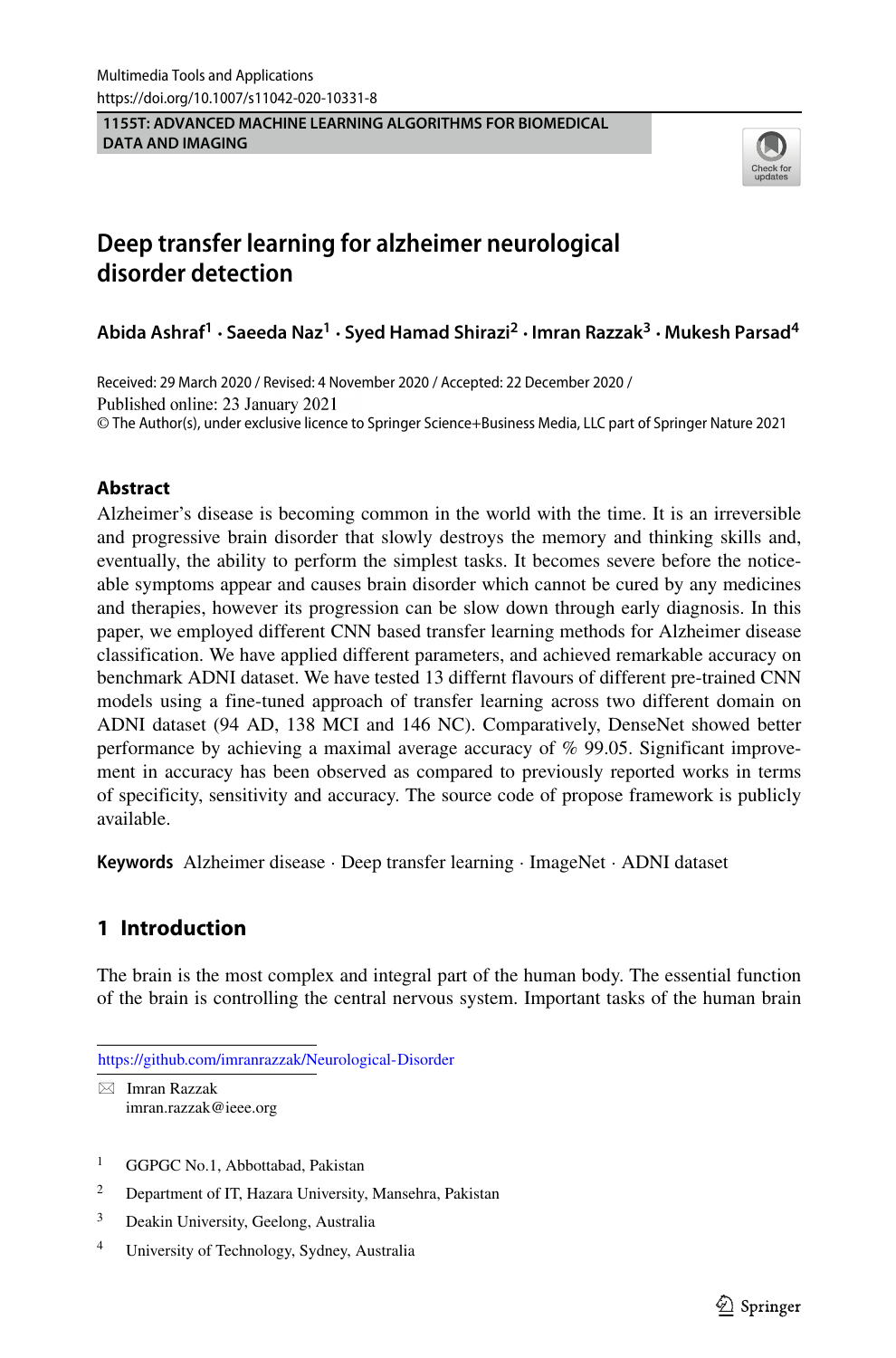include thinking, movement, coordination, creative visualization, learning, memory and emotional responses. As the brain is the controlling organ of the entire human body and any abnormal function of the brain can paralyze the intact body functionalities. Hippo-campus is an integral part of the brain and located deep in the temporal lobe that relates to memory, learning, emotions. Various stimuli can affect this and can result in psychiatric and neurological disorders like epilepsy, Alzheimer, depression, or emotion [\[1\]](#page-23-0). Alzheimer's Disease (AD) is one of the brain abnormality, which causes problems with thinking, memory, and behaviour. Abnormal clumps (amyloid plaques), loss of connections neurons and tangled bundles of fibers (neurofibrillary, or tau, tangles) are the main features of Alzheimer's disease. This damage initially appears to take place in the hippocampus, thus, considered as a valid biomarker in patients with Alzheimer disease. With the further death of neurons, additional parts of the brain are affected. By the final stage, the damage is significant, and brain tissue has shrunk extensively. Unfortunately, there is no cure available for Alzheimer's disease because it is irreversible neuro-degenerative dementia. For the better prognosis of Alzheimer's disease, it is essential to develop reliable automatic detection system to detect and diagnose the disease at the earliest stage. The diagnosis of Alzheimer disease is mainly clinical but imaging studies [\[20\]](#page-24-0) are conducted to rule out other possible causes of dementia which includes cerebrovascular disease, vitamin B12 deficiency, syphilis, and thyroid disease and many others. In addition to these, different tests are conducted like a blood test, CT (Computed tomography), MRI (Magnetic resonance Imaging) and PET (Positron Emission Tomography) scans, EEG (Electroencephalography) and Genotyping. According to the recommendations of the American Academy of Neurology, structural imaging of the brain (either contrast or non-contrast) CT scan or MRI is most suitable evaluation method for the early detection of dementia [\[9\]](#page-24-1). Imaging studies help us to rule out curable causes of progressive cognitive deficit which includes normal pressure hydrocephalus, etc. MRI and CT scans show diffuse cortical and cerebral atrophy in patients with Alzheimer disease.

The emerging of new technologies and their impacts on every field of life, we have an opportunity to improve the diagnosis of various diseases in hospitals. By using computeraided algorithms, we can enhance the medical diagnosis process in terms of efficiency and accuracy. Different conventional machine learning techniques were used by many researchers to classify AD using Neuro-imaging data like Support Vector Machine (SVM), Decision Tree (DT), or k-Nearest Neighbours (KNN), etc. Since 2006, deep learning methods have got more attention of researchers and have brought dramatic improvements and advancements in pattern recognition, image processing, automated driving, computer vision, and medical imaging applications. The number of deep learning methods (Convolutional Neural Network, Recurrent Neural Network, etc.) and transfer learning techniques (scratched layers, freeze weights or fine-tuned weights) [\[38\]](#page-25-0) used to detect AD with less effort of radiologists automatically.

It is challenging to distinguish among the different stages of Alzheimer Disease. For this purpose, careful clinical assessment is required along with the keen observation of radiologist. This process is tedious and expensive. The motivation behind our work is to diagnose AD with the help of transfer learning, and deep CNN architectures and progression of the disease could be slow down. Automated detection of AD will also reduce the involvement of radiologist and cost. In this paper, we propose a deep neural (DNN) based Alzheimer disease prediction system to extract salient visual features from MRI. The main aim of this method is to overcome the limitations of traditional machine learning approaches. These features are used to discriminate among AD, MCI and NC and predict the required disease in the early stage.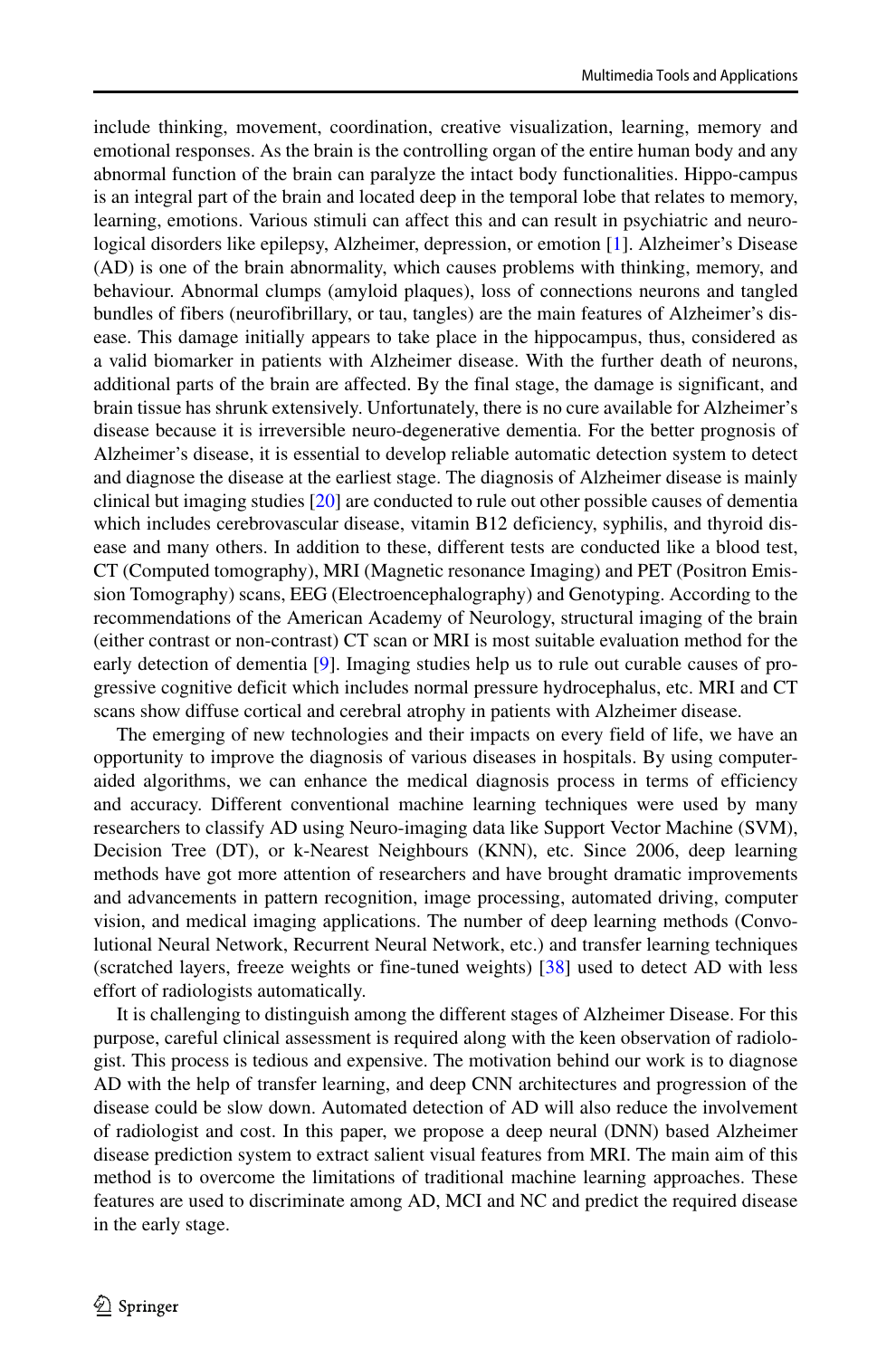The key contributions of this study are:

- Different architectures of the second generation and third generation of Deep Neural Network (DNN) are deployed to investigate the visual features using MRI images of ADNI dataset in characterizing AD, MCI and NC.
- Use of multiple data augmentation schemes for increasing and enhancing the input space using raw images for extraction of salient features.
- Comparison of thirteen architectures of deep neural networks like Spiking neural networks, DenseNet, MobileNet, Squeeznet, ResNet, VGG, GoogLeNet, etc. using multiple representations of input samples for improved prediction and classification rate.
- Spiking neural networks are biologically plausible and very energy efficient among the neural networks. In this work, we have achieved promising results, which are almost equivalent to the second generation neural networks in terms of accuracy.

The rest of the paper is structured as follow. Section [2](#page-2-0) containing background of deep neural networks and their architectures, in Section [3](#page-7-0) related work is discussed, Section [4](#page-9-0) contains the details about the ADNI dataset used in this work. In Section [5](#page-12-0) the details of the models we have applied are explained while Section [6](#page-17-0) includes Experimental setup, results, discussion, Section [7](#page-23-1) contains concluding remarks.

# <span id="page-2-0"></span>**2 Deep neural networks**

In the past few years deep learning models have outperformed the state of the art machine learning approaches due to its promising results in different domains. Deep learning approach allows multi-layered processing models to learn and characterize data with a high level of abstraction, imitating how the human brain comprehends and perceives multi-modal data [\[25\]](#page-24-2). Deep learning is a rich family of techniques encompassing a variety of neural networks, spiking neural networks, probabilistic models, supervised and unsupervised feature learning algorithms [\[27,](#page-25-1) [28\]](#page-25-2). Convolutional Neural Networks are the type of networks which perform well for object recognition and image classification. It is a feed-forward artificial neural network that learns image features through convolutional layers by its own. CNN had the ability to learn features without explicit labelling. With the passage of time, researchers developed different CNN models like AlexNet, LeNet, GoogLeNet, VGG (16 and 19), ResNet, SegNet, UNet and many more to facilitate the humans in a variety of fields [\[23\]](#page-24-3). In this article, we have discussed the 12 models from the second generation neural networks and one model from the third generation of neural networks. In the following section, all of these networks and their architectures are briefly explained.

# **2.1 Second generation neural network**

The ANN models are presently in their second generation. The second-generation networks are made of interconnected arrays of distinct processing elements or neurons. These distinct elements are added and transform the input signals to output. Appropriate adjustments of synaptic weights transform input patterns into analogous output patterns. In secondgeneration neural networks, the flow occurs in both forward and backward directions, and we deal with continuous output values. The second generation artificial neural networks have played a vital role in the understanding, innovation and exploitation of latent functional resemblances between human and artificial information systems. These networks are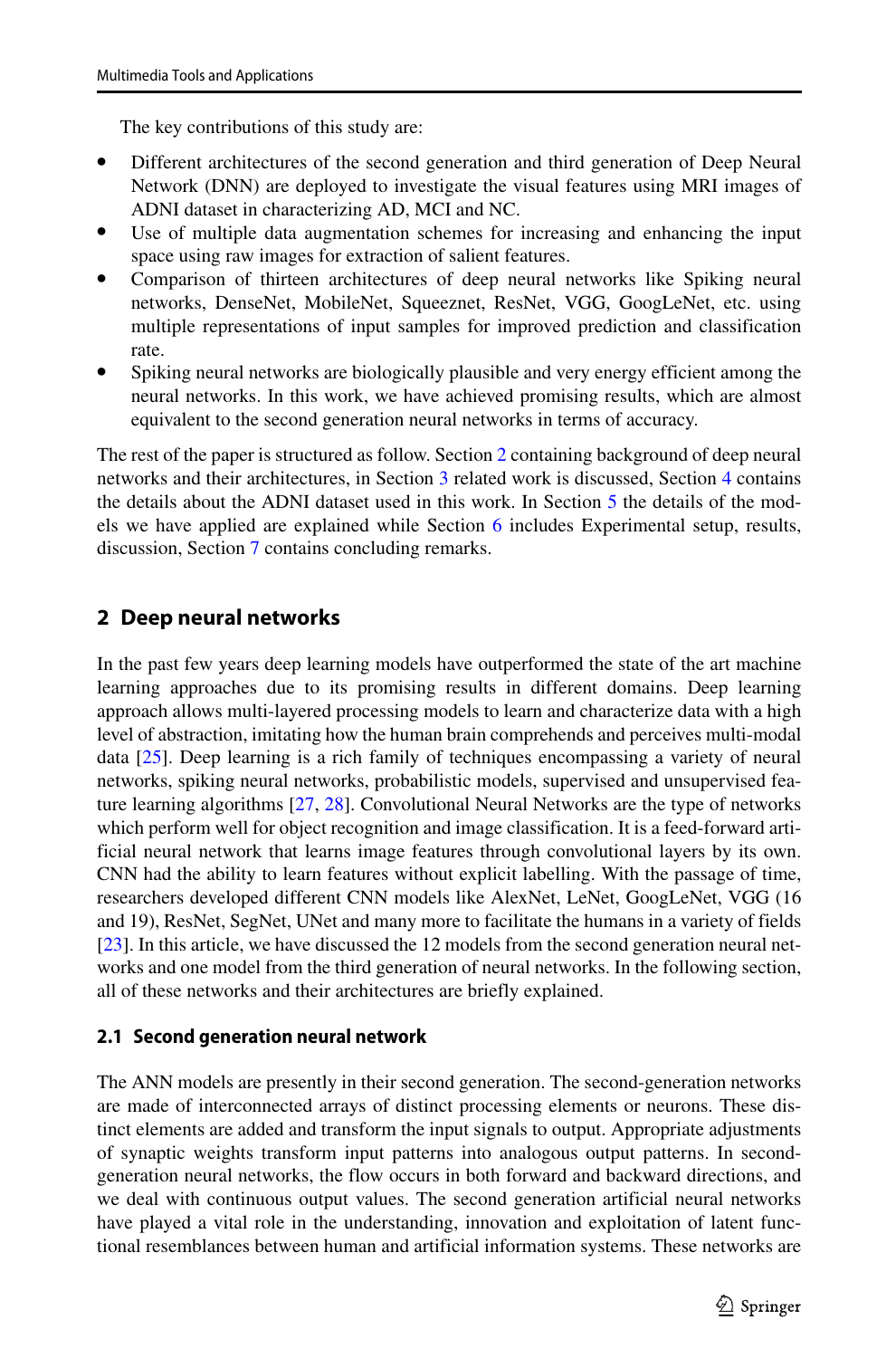computationally built on mathematical tools enthused by the neurons. In the current era the evolution of deep learning has revolutionized the domain machine learning especially for big data [\[4\]](#page-24-4) and computer vision. In a deep learning approach, the network (ANN) is trained in a supervised manner by using the back-propagation. For training of deep learning a huge amount of training, data is vital, but the subsequent classification accuracy is very impressive. In second-generation neural networks, the neurons are characterized by static, single and continuous-valued activation. The main advantage of second-generation neural networks (ANN) over the third generation neural networks (SNN) is that in terms of accuracy, 3rd generation networks are lag behind the ANNs.

#### **2.1.1 AlexNet**

AlexNet is a deep Convolutional network developed by Krizhevsky et al. [\[33\]](#page-25-3) designed for image classification. In 2012 AlexNet won the most difficult ImageNet Challenge for the recognition of visual objects known as ImageNet Large Scale Visual Recognition Challenge (ILSVRC) 2012. In this challenge, AlexNet achieved the highest accuracy by beating all the existing Machine learning and computer vision techniques. AlexNet won the challenge by reducing the top 5 errors from 26% to 15%. AlexNet was trained on ImageNet dataset that contained 1.2 million images. The model was based on 650,000 neurons and contained 60 million parameters for the classification of 1000 classes. This model was trained on 2 GPUs for 5 to 6 days. The architecture of this model consists of the input layer, 5 convolutional layers, max polling layers, dropout layers and 3 fully connected layers and the final softmax layer. The input layer takes RGB image of size  $227 \times 227 \times 3$  as input. In case of greyscale image, it has to be converted into RGB image, and it then will become an acceptable input. It has 5 convolutional layers having different feature maps and strides. This layer convolves the output received from the previous layer with different kernels and proceeds with different linear and non-linear activation functions such as sigmoid, hyperbolic tangent, softmax, identity and rectified linear functions. In fully connected layers, each neuron will be connected to all the numbers in the previous volume. Three Fully connected layers are used by Alex net named FC6, FC7 and FC8. FC6 and FC7 use 4096 neurons, while FC8 is used for classification. Softmax is the last layer of this model, and its purpose is to label the data and predict classes or categories in the testing phase.

#### **2.1.2 GoogLeNet**

GoogLeNet was developed by Szegedy et al. [\[35\]](#page-25-4) won the ILSVRC in 2014 with the top 5 error rate of 6%. It consumes less power and memory as compared to AlexNet. It also uses 12 times less number of parameters than the AlexNet model because it uses the inception module. GoogleNet architecture consists of 22 layers. Initial layers are simple convolutional layers and using a combination of  $1 \times 1$ ,  $3 \times 3$  and  $5 \times 5$  convolutional filters. RELU  $1 \times 1$  convolution is used for the reduction of dimensionality, after that weight and height is increased. After convolution layer, there are multiple inception modules and is the basic building block of GoogLeNet. It uses nine inception modules sequentially stacked, with two max-pooling layers along the way to reduce the spatial dimensions. For the previous input,  $1 \times 1$  Conv,  $3 \times 3$  Conv and  $5 \times 5$  and  $3 \times 3$  max polling are done. GoogLeNet does not use fully connected layers; instead, it uses average pooling by averaging each feature map from  $7 \times 7$  to  $1 \times 1$ . GoogleNet used a much lower number of network parameters, i.e. 7M as compared to AlexNet that used 60M and VGG-19 used 138 M network parameters.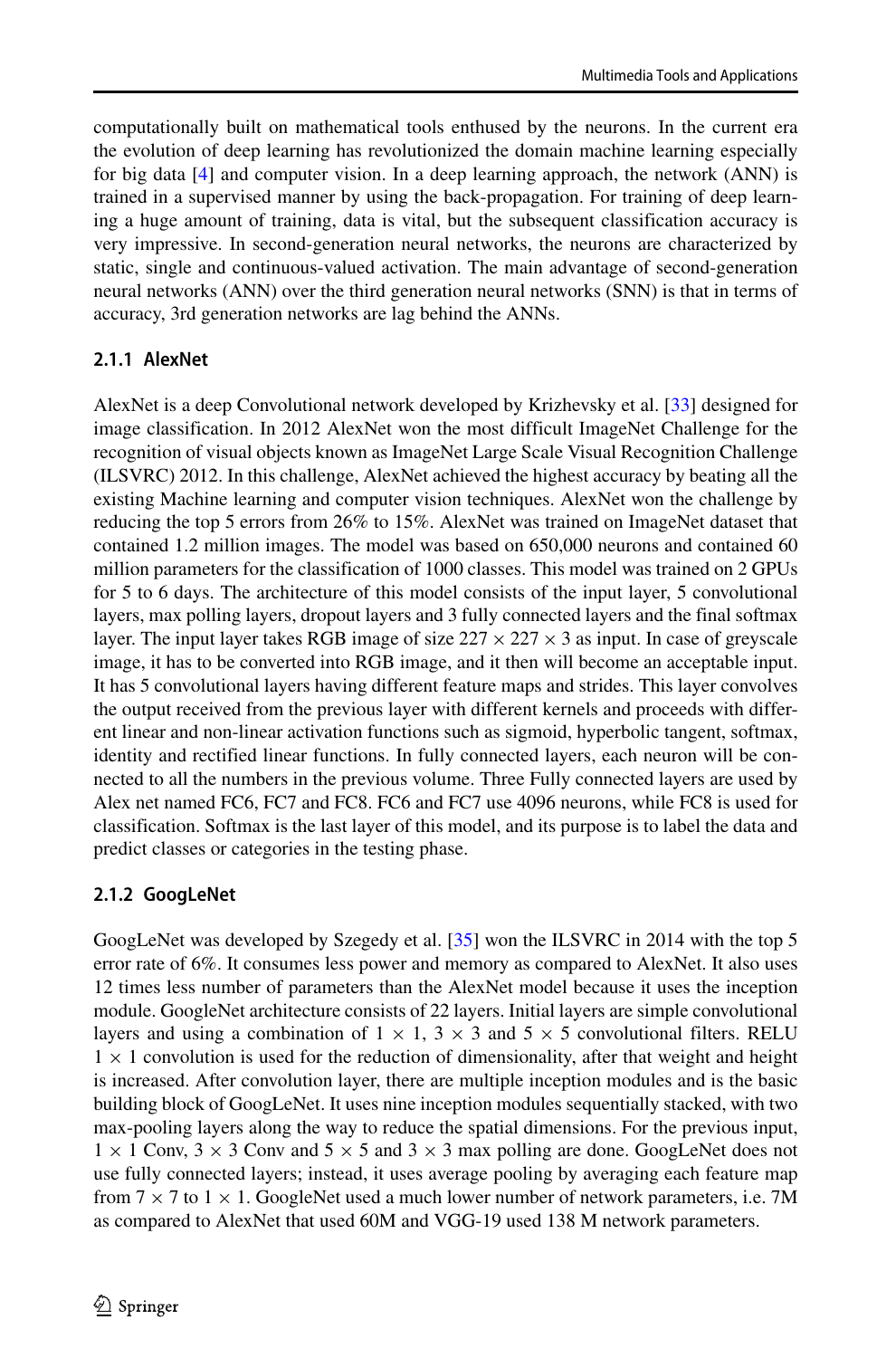# **2.1.3 VGG**

Karen Simonyan and Andrew Zisserman [\[32\]](#page-25-5) developed a network called VGG (Visual Geometry Group). It is the runner up of ILSVRC in 2014. VGG proved that depth of network is vital for better performance. VGG network contains 16 CONV/FC layers and performs  $3 \times 3$  convolutions and  $2 \times 2$  pooling from the beginning to the end and have a lot of filters. It also contains two fully connected layers each having 4096 nodes followed by a softmax layer. VGG network uses Kernel size of  $3 \times 3$ . VGG has three flavours of models, i.e. VGG-11, VGG-16 and VGG-19, they have 11, 16 and 19 layers respectively. However, they have different numbers of convolutional layers VGG-11 contains eight convolutional layers, VGG-16 has 13 convolutional layers and VGG-19 has 16 convolutional layers. Among these three models, VGG-19 is the most computationally expensive; it contains 138M network parameters.

# **2.1.4 ResNet**

ResNet was developed by Kaiming He et al. [\[10\]](#page-24-5) is the winner of ILSVRC 2015 with an error rate of 3.6%. Its special feature is to skip connection, and it uses batch normalization. Skip connection is also called gated recurrent units. ResNet does not use fully connected layers at the end. It was trained on 8 GPUs for two to three weeks. In this network, after first two layers the spatial size get compressed to an input size of  $224 \times 224$  to  $56 \times 56$ . ResNet architecture contains 152 layers and uses residual blocks. Various ResNet models are developed with a different number of layers; RestNet 34, 50, 101, 152 and 1202. The most commonly used ResNet50 has 49 convolutional layers and one fully-connected layer. It has 25.5 M network parameters for the whole network 3.9M MACs.

## **2.1.5 DenseNet201**

After the development of skip connections in convolutional network, more efficient and accurate results were achieved by Using the advantage of skip connections, another model called DensNet was proposed by Huang et al. [\[14\]](#page-24-6) in 2017. In standard convolution Network, each layer connects to its subsequent layer and L layers having L connections. In DenseNetwork, each layer is connected to every other layer in a feed-forward manner, and L layers have  $L(L+1)/2$  connections. DenseNet architecture was tested on four benchmark object recognition tasks like CIFAR-10, CIFAR-100 and ImageNet and evaluated the state of the art performance with fewer parameters. Besides other advantages of strengthens features propagation encourages feature rescue, DenseNet provides an improved flow of information and gradient throughout the network. The main difference between DenseNet and ResNet is that the inputs are concatenated in DenseNet while summed in ResNet.

# **2.1.6 MobileNetV2**

In 2018, Howard et al. [\[13\]](#page-24-7) introduced another member of Neural Network with mobile devices for detection, classification and segmentation named MobileNet-V1. The main idea behind the characteristic to run the deep network on mobile devices is to provide user more experience allowing access at anywhere and any time with other advantages of security, privacy and efficiency. To power the next generation of mobile vision applications, Sandler et al. [\[30\]](#page-25-6) introduced MobileNet-V2, which is the modified version of MobileNet-V1. It is faster than the previous version and requires 2x fewer parameters while retaining the same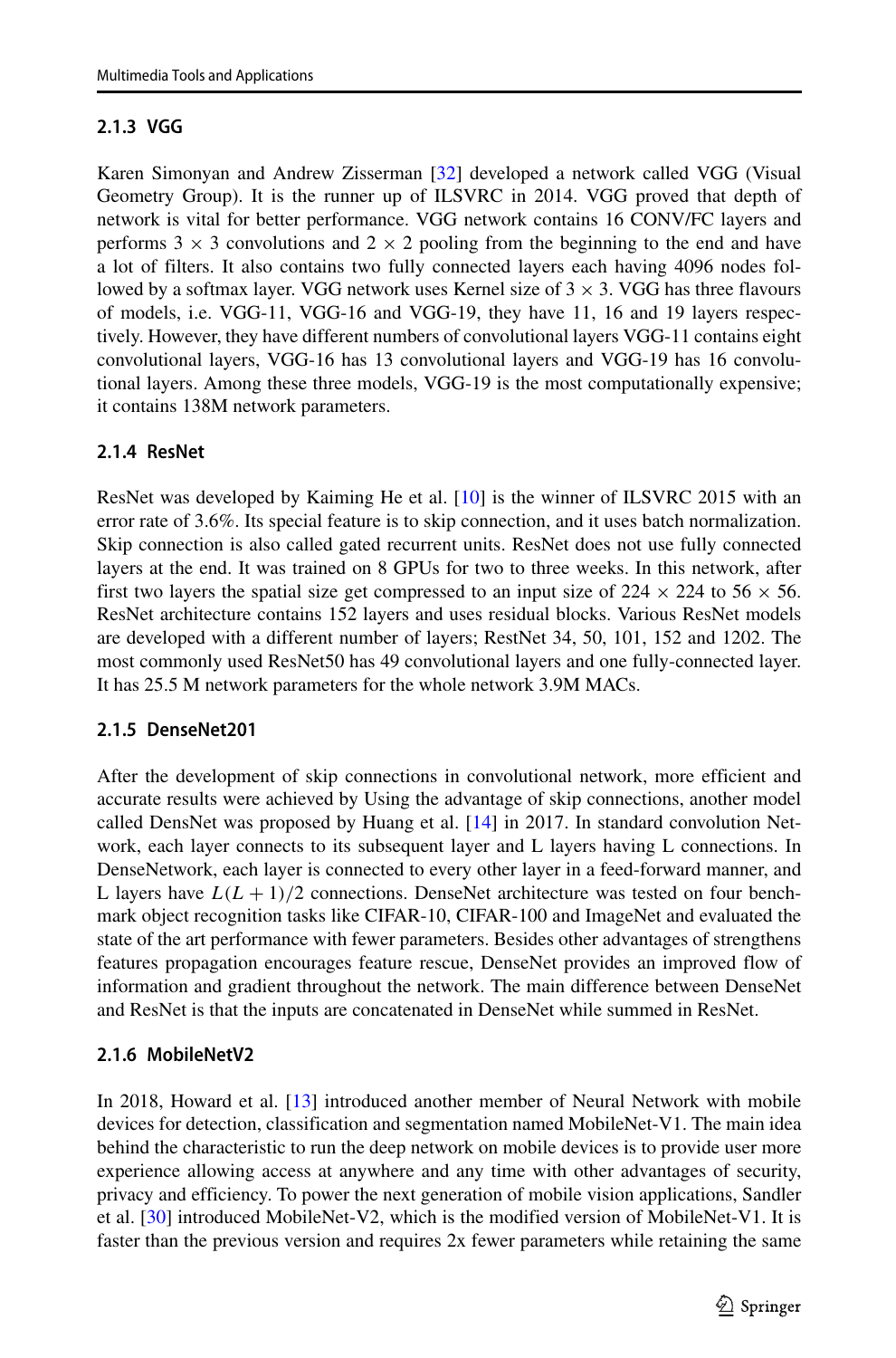accuracy. MobileNet-V2 uses two new features in its architecture, i.e. inverted residuals and linear bottleneck in addition to depthwise separable convolution as in MobileNet-V1. Bottleneck encapsulate low dimensional input to high dimensional representation. As the bottleneck contains all the necessary information, the authors use skip connection between bottlenecks.

## **2.1.7 SqueezeNet**

Another deep Neural Network named SqueezeNet was introduced in 2016 by Iandola et al. [\[16\]](#page-24-8). The main focus behind the development of this network is to achieve highlevel accuracy with 5x fewer parameters than other networks. Smaller architectures provide advantages of efficient training due to fewer parameters, less bandwidth because it requires less communication, and it is feasible to develop on FPGAs without limitation of bandwidth. Designing a model with fewer parameters while retaining equivalent accuracy, they used three strategies for the architecture of SqueezeNet. They introduced the 'fire module' basic building block of SqueezeNet architecture. A fire module consists of Squeeze convolution layer which has 1x1 filters, forward to expand layer which has both 1x1 and 3x3 convolution filters. The SqueezeNet architecture starts with standalone convolution followed by eight fire module and ends with the final convolution layer. The number of filters increases per fire module from start to end of the network. After the layer conv1, fire4, fire8 and con10, max polling is performed with a stride of 2. The model was evaluated with other models and concluded that SqueezeNet achieves high accuracy like AlexNet with 5x fewer parameters.

## **2.1.8 Inception V3**

In the development of convolutional neural network, Inception module plays a significant role. To achieve better and efficient performance, most CNN classifiers goes deeper and deeper. On the other hand, Inception V1/GoogLeNet was proposed by [\[35\]](#page-25-4) to reduce the number of parameters. Later, various Inception architecture was proposed. Inception V1 uses a combination of  $1 \times 1$ ,  $3 \times 3$  and  $5 \times 5$  convolution layers and max-pooling layer, to operate multiple sizes input at the same level and concatenated outputs forwarded to next inception. The network goes wider instead of deeper because deeper networks are more likely to be overfitting. In Inception V2, Batch Normalization was introduced. RELU (rectified linear unit) layer was used as activation. The major strength is to reduce representational bottleneck. The third version of the deep learning inception module named Inception V3 was introduced by [\[36\]](#page-25-7). It was trained on 1000 categories of ImageNet dataset, was the first runner up in ILVRC and achieved 78.8% accuracy. Inception V3 introduces factorizing convolutions which reduce the number of computation without affecting the network efficiency. Factorizing convolutions uses 5x5 filters instead of 3x3. The model architecture comprised of symmetric and asymmetric building blocks, having convolutions, dropout, max pooling and fully connected layers.

## **2.1.9 Inception-ResNet-v2**

In 2017, Szegedy et al. [\[34\]](#page-25-8) introduced three new deep model architectures i.e. Inception-ResNet-v1, Inception-ResNet-v2 and Inception v4. Inception-ResNet-v1 uses the concept of inception module and residual network instead of filter concatenation. It performed the state of the art performance with the almost equal computational cost of inception v3. Inception-ResNet-v2 achieves the state of the art performance with less computational cost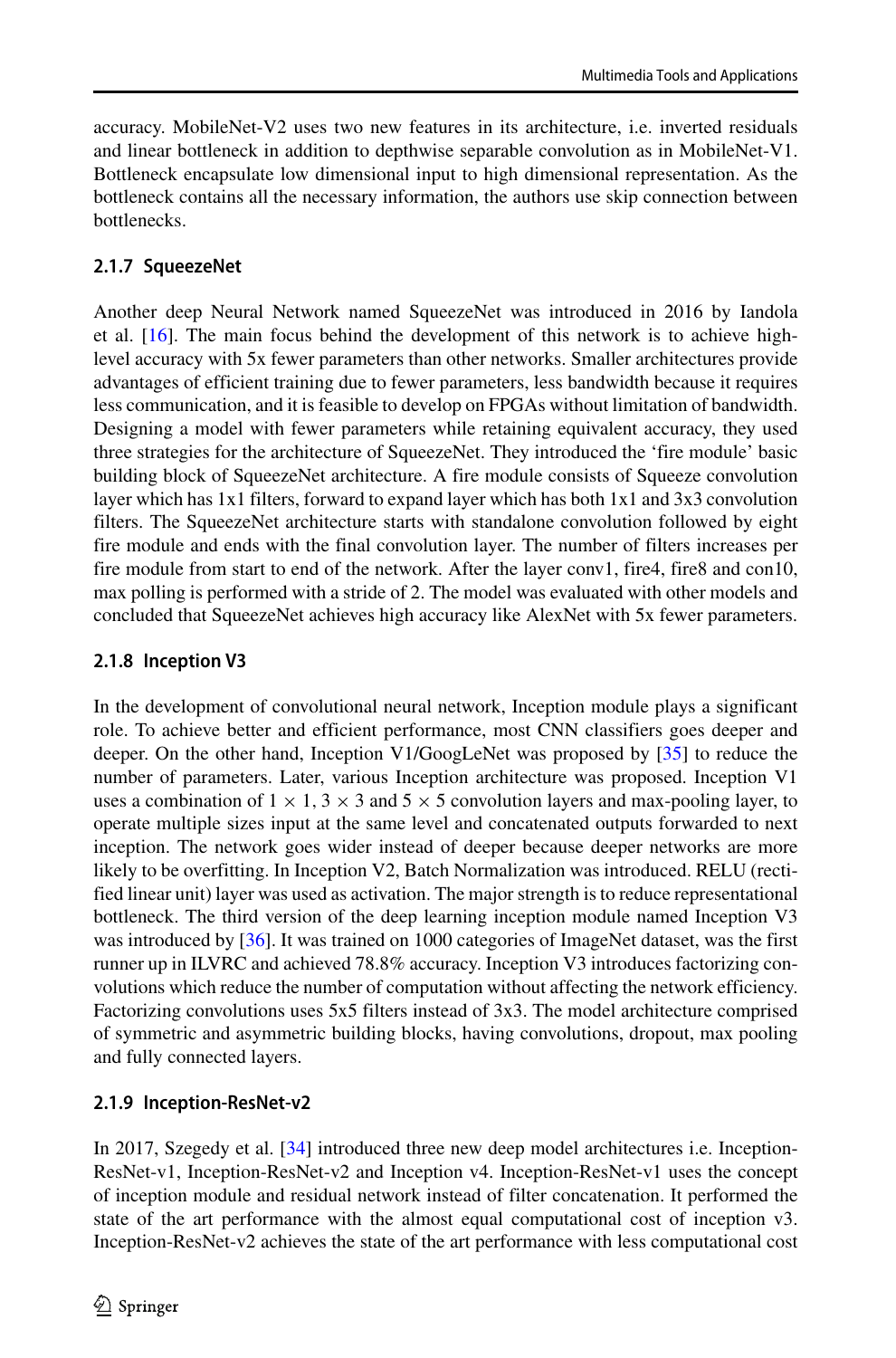as compared to inception-ResNet-v1. Inception v4 is the simplified version of inception v3 and uses more inception modules than inception v3, and no residual blocks were used. They achieved 3.08% top-5 error rate on the ImageNet classification challenge on the test set.

## **2.2 Third generation of neural network and spiking neural network**

To classify neural networks based on their computational units, the neural network has three generations. The first generation of neural networks are called perceptrons or threshold gates. These models generate an only digital output. They are considered universal computational units for digital input and output. A variety of neural networks are developed in first-generation including Hopfield net, Boltzmann machine and multilayer perceptron. The second generation neural network is more complicated that uses complex algorithms, architectures and lot of activation functions. Second generation neural network consists of neurons that apply an activation function to a continuous sum of input values to get continuous output. Neural network of second-generation support learning algorithms that are based on backpropagation and are able to compute input and outputs with analog functions. The networks in the third generation are more likely to mimic the behaviour of biological neurons. Transfer of information in these neurons models the information transfer in biological neurons. Second generation neural networks are accumulating accolades on various tasks in the field of computer vision, i.e. pattern recognition, segmentation and classification. But there are certain challenges i.e. inefficiency and computational cost posed by these networks. The spiking neural networks models address these problems. Spiking Neural Networks (SNNs) considered a third-generation neural network.

## **2.2.1 Spiking neural networks**

Spiking Neural Networks (SNNs) are artificial neural networks that mimic the biological behaviour of neural networks and have the potential to solve problems related to biological stimuli. SNNs operates using spikes and incorporate in real-time rather than continuous input values. SNNs are more powerful than networks in the second generation. Spiking neural networks (SNN) have attained significant rank in the research community due to high bio fidelity [\[40\]](#page-25-9) and its sparse event driven nature. Spiking neural networks are more biologically plausible from their competitors the artificial neural networks (ANN). The main difference between ANN and SNN is that ANNs are usually trained by stochastic gradient descent, while SNN have trained with timing-dependent plasticity. Training of deep convolution neural networks is power and memory-intensive job while spiking neural networks are beneficial to minimize the power consumption. The communication or information flow in these neural networks take place by a sequence of spikes. Neurons in SNN can process substantial information using a small number of Pulse (Spikes). The SNNs are much faster than Rate coding neural networks as these uses Pulse coding for information processing. The SNNs [\[7\]](#page-24-9) are much faster than Rate coding neural networks as these uses Pulse coding for information processing. The past few years have witnessed a significant shift in modelling and formulation of neural network that can replace ANN as new computing paradigm and the next generation of artificial neural networks. The spiking neural networks (SNNs) was propelled by the need for a better understanding of how the biological brain learns with noisy spiking activity to compute functions robustly, efficiently and reliably. In spiking neural network, information is communicated in a sparse, asynchronous and parallel fashion. The SNNs are compatible to neuromorphic hardware due to fast inference, event-driven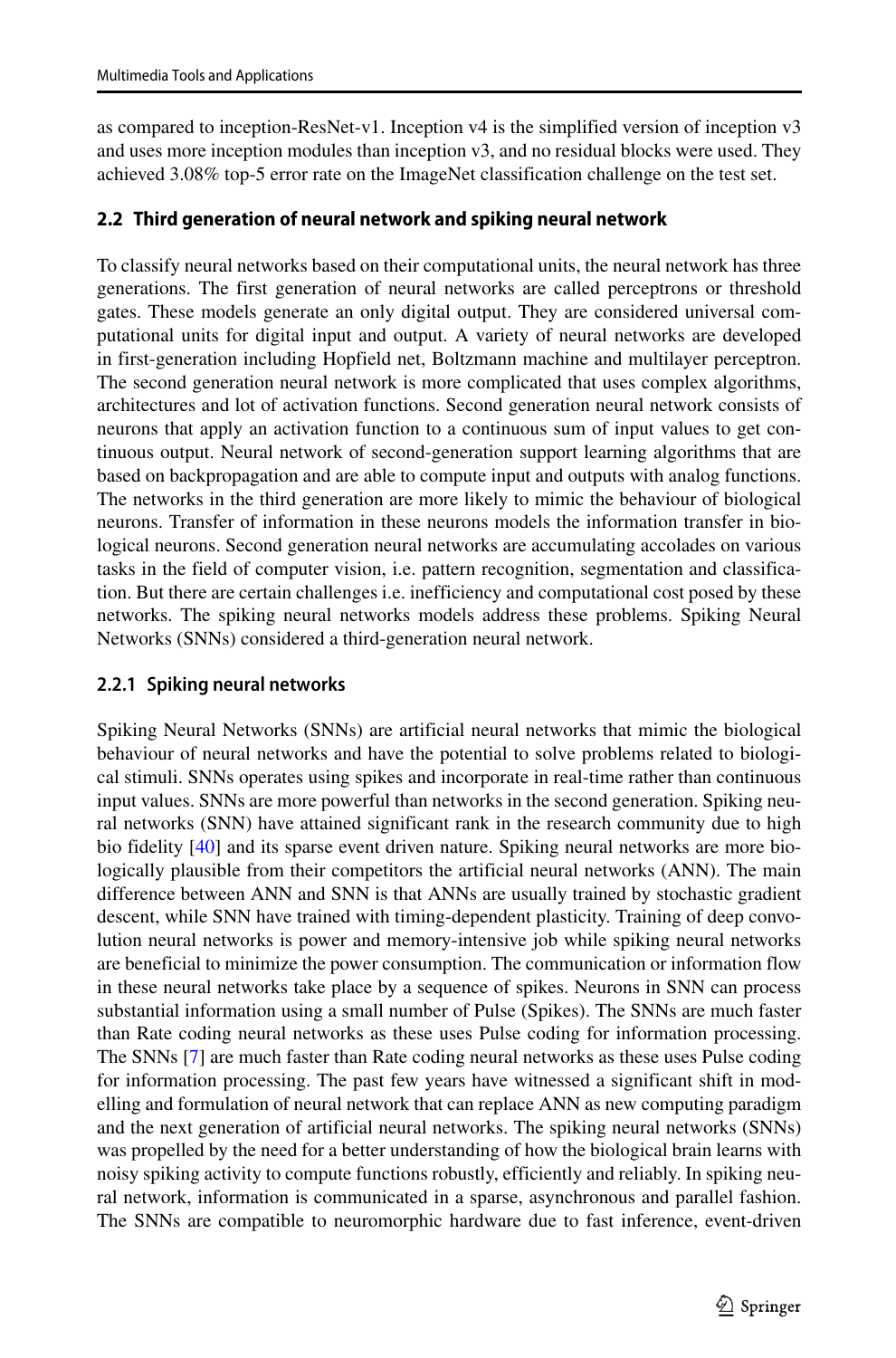nature and low power consumption. Various methods have been developed for training spiking neural network that makes them competitive to the deep convolutional neural network. In this article, we employed a basic idea coined by [\[15\]](#page-24-10) of differentiable approximation of spiking neurons during training and actual spiking neuron during testing. We used the Nengo library, which can perform this transformation automatically.

#### <span id="page-7-0"></span>**3 Related work**

Alzheimer's disease (AD) is the main cause of memory loss and progressive brain atrophy. It is the most common neuro-degenerative and irreversible degenerative diseases in the world. Alzheimer's disease (AD) is the most widespread disease with an estimation of more than 30 million affected people around the world. Prediction and Diagnosis AD through clinical assessment is a complicated and challenging task. Cognitive tests and Clinical Dementia Rating are not enough for the early detection of AD. Histological examination at postmortem biopsy can provide the final diagnosis of AD, which is infeasible for living patients. Therefore, imaging plays a vital role in the enhancement of AD diagnosis and prediction. The interest of research is rapidly growing in computer vision, and medical imaging that employs deep learning and machine learning approaches for the diagnosis of AD. In these machine learning techniques, features like tissue density, shape and pixel or voxel intensity are exploited for the training of a classifier for the classification of subjects like AD, MCI and CN.

Saman and Ghassem [\[31\]](#page-25-10) have introduced a deep learning method to detect the AD from healthy controls. They collected records of 28 AD patients and 15 healthy persons from ADNI and performed preprocessing steps of skull stripping, motion correction, spatial smoothing, noise removal and registration. After preprocessing step the data is passed to Le-Net model, and 96.85% accuracy is achieved. Another method for the early detection of AD is proposed by Mathew et al. [\[22\]](#page-24-11), in which ADNI dataset is used for experiments on 158 MRIs of patients including 71 healthy controls and 87 AD patients. They apply image normalization, image resize, and image cropping and image reorientation as preprocessing. While for feature extraction PCA (Principal Component Analysis) and DWT (Discrete Wavelet Transform) was used. They used SVM (Support Vector Machine) for classification and achieved an accuracy of 84% and 91% for Ad vs. CN and MCI vs.CN, respectively.

Asl et al. [\[12\]](#page-24-12) proposed a deep 3D convolutional neural network (3D-CNN) to diagnose the AD. The experiments were carried out on MRI, which includes 70 AD, 70 MCI and 70 NC data obtained from ADNI. Local features were extracted from the 3D input image using CAE (Convolutional Auto Encoder). The model was trained on CAD-Dementia data set which contains T1 weighted MRIs of AD, CN and NC. Skull stripping, spatially normalization were performed as preprocessing. Features extracted from CAD-Dementia were used as bio-marker to detect the AD on ADNI dataset using a fine-tuned approach. The classification was performed using ten-fold cross-validation technique and achieved 97.6% of accuracy for AD vs.NC classification.

In [\[18\]](#page-24-13) Ju et al. used MRI and textual data (age, gender, and genetic information) to diagnose the Alzheimer by applying deep neural network. MRI images of 91 Mild Cognitive Impairment (MCI) and 79 Normal Controls were acquired from ADNI-2 data set along with their genetic information. They used this genetic information to find the prevalence between MCI and age, gender and ApoE. They used Data Processing and Analysis of Brain Imaging (DPABI) for preprocessing [\[24,](#page-24-14) [26\]](#page-24-15). Rf-MRI time-series data and correlation coefficient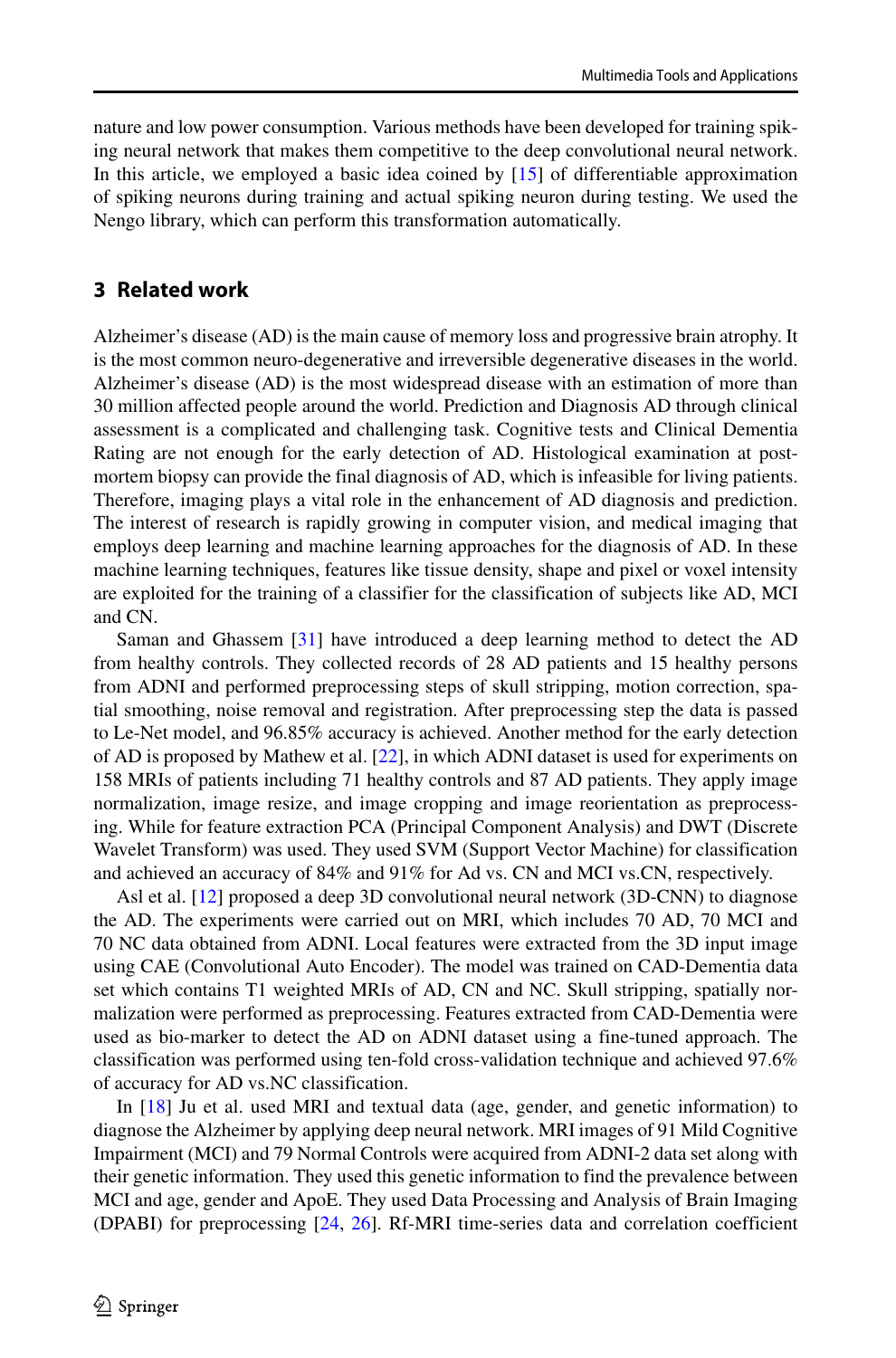data was used as input to the LDR, LR, SVM and autoencoder network and concluded that test accuracy increases for correlation coefficient data. The accuracy, sensitivity and specificity obtained by LDR are 67.72%, 65%, 66% and by LR are 71.38%, 77%, 62%. The accuracy, sensitivity and specificity obtained by SVM are 78.91%, 79%, 64% respectively. The accuracy, sensitivity and specificity obtained by autoencoder are 86.47%, 92%, 81% respectively. All these calculations are achieved using correlation coefficient data.

Farooq et al. [\[5\]](#page-24-16) employed deep learning models i.e. GoogLeNet, ResNet-18 and ResNet-152 for multi-class classification of AD. Experiments were conducted using ADNI dataset with four classes named AD, LMCI, MCI and CN having MRI's of 33, 22, 449 and 45 respectively. By using GoogLeNet they obtained accuracy of 98.88%, 98.01% for ResNet-18 and 98.14% for ResNet-152. Backstorm et al. [\[2\]](#page-23-2) described an efficient and simple approach for the detection of AD called three- dimensional convolutional neural network architecture (3D ConvNet) using MRIs of brain. They have performed pre-processing activities like cortical reconstruction, trim edges, image resize and intensity normalization and extracted automated features. Data was gathered from ADNI dataset and conducted experiments on 340 subjects which includes 1190 MRI scans of 199 AD patients (103 male, 96female) and 141 normal controls (75 male, 66 female) to detect Alzheimer and Normal persons and obtained 98.78% accuracy on test dataset when data is randomly portioned into 60%, 20% and 20% for training, testing and validation respectively. The authors in [\[6\]](#page-24-17) proposed a one-class classification (OCC) technique that requires samples from single class for training. They have embedded the minimum variance information with OCC architecture. This approach enhanced the generalization capability of the classifier, and it also reduced the intra-class variance. They have conducted experiments on 18 benchmark datasets, and the proposed method has yielded more than 5% F1 score as compared to the existing state of the art approaches. The main advantage of the one-class classifier is that it is used where data samples from other classes are very few or not available.

A framework [\[21\]](#page-24-18) consist of two deep learning models is presented. The first one is the multi-task deep CNN for hippocampus segmentation and Alzheimer disease classification. This multi-task deep CNN generates binary segmentation mask of the hippocampus. The feature learned by multi-task model is insufficient for the accurate classification of AD. Therefore, 3D patch hippocampus features are extracted based on centroid to cover the deficiency. The second model is 3D-DenseNet used for learning features for AD classification. They have performed classification based on three classes (AD,MCI,NC). The proposed method achieved a classification accuracy of 88.9% for AD/NC classification, which is higher than the voxel-wise features (86.1%) and ROI features (84.7%). Hippocampus is the area of the brain which is affected first of all. For the early detection of AD the shape and volume are measured by using structural MRI. However, these features contain limited information which can lead to erroneous segmentation. Kazemi and Houghten [\[19\]](#page-24-19) used fMRI data from ADNI to classify different stages of Alzheimer disease. They gathered data of 197 subjects of five classes named as AD, NC, SMC, EMCI and LMCI including 107 females and 90 males. Brain extraction, slice timing correction, spatial smoothing, high pass filtering, spatial normalization and image conversion were used as preprocessing. A deep CNN classifier, AlexNet was used for classification with five-fold cross-validation technique and split of 60% for training, 20% for testing and 20% for validation was used for each experiment. They achieved an average accuracy of 97.63% and accuracy per class is 94.97%, 95.64%, 95.89%, 98.34% and 94 .55% for AD, EMCI, LMCI, NC and SMC respectively. Tajbakhsh et al. [\[37\]](#page-25-11) in their study "Convolutional Neural Networks for Medical Image Analysis: Full Training or Fine Tuning?" find the answer that whether training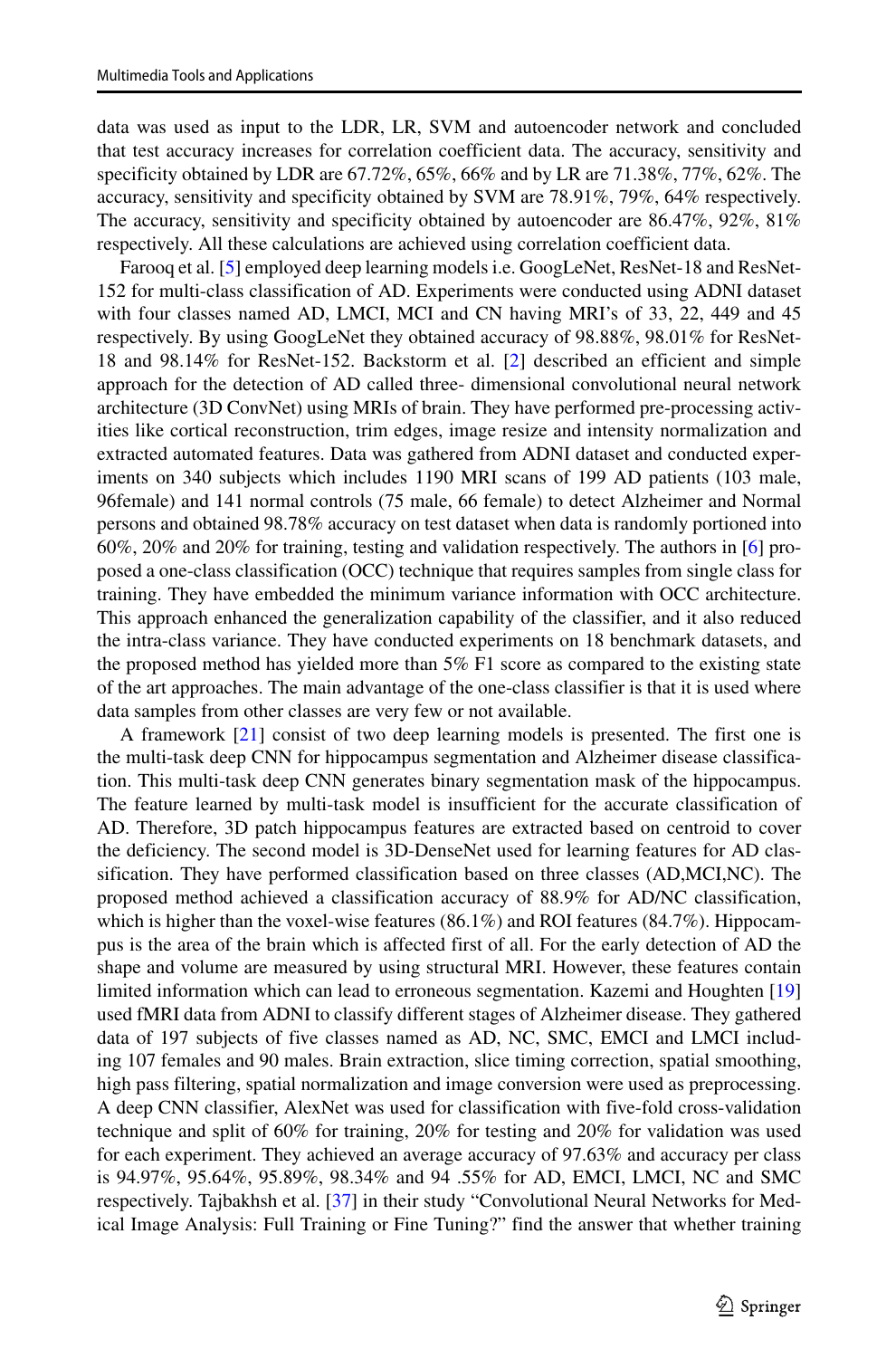of CNN from scratch (full training) or fine-tuned CNN approach sufficient for medical image analysis problems. For this purpose, they conducted experiments using both strategies, i.e., CNN from scratch and CNN fine-tuned strategy to classify four different classes of medical imaging applications and they concluded that fine-tune approach on ImageNet dataset for the classification, detection and segmentation of medical images, it provides efficient performance than training from scratch. The fact is that to train a CNN from scratch requires a large labelled training dataset of medical imaging, which is very difficult to meet the requirements in the medical field. It also requires considerable expertise, more memory usage and computational power. On the other hand, pre-trained CNN on ImageNet dataset provides the promising results on computer vision applications and across various application from natural images to medical image analysis. After all the experiments, they demonstrated that results that pre-trained CNN with fine-tuned performs best and in worst scenario pre-trained CNN with fine-tuned performs same as training from scratch. Therefore, ImageNet dataset could be used not only for computer vision applications but also in medical image analysis. As due to the deep architecture of CNN, it provides significant results to extract discriminating features. In 2019, Ghahnavieh et al. [\[3\]](#page-24-20) used transfer learning to detect AD using MRI's from ADNI dataset. MRI's of 132 subjects for each AD and NC were used for conducting experiments. They used recurrent neural network with convolutional neural network to better understand the relationship between a sequence of input images. They extracted features using convolutional neural network and then trained recurrent neural network and improved accuracy. The authors in [\[39\]](#page-25-12) proposed a 3D-CNN, which involves dense connections to distinguish between AD and MCI using MRI images. The distinction between AD and MCI is beneficial in identifying various types of dementia disease for appropriate treatment. They have introduced dense connections to address the problem of limited training data. The advantage of dense connections is that it improved the information and gradients propagation which made the training easy. They have used a fusion approach to combine base classifiers. The ensemble-based model produced achieved 97.19%. accuracy. Summary of the related works discussed above is shown in Table [1.](#page-10-0)

#### <span id="page-9-0"></span>**4 Data set**

In this study, we obtained the neuro-imaging data from Alzheimer Disease Neuroimaging Initiative (ADNI) database, which is publicly available at the website [\[29\]](#page-25-13). ADNI was launched in 2004 under the supervision of DR. Michael W. Weiner financed by a publicprivate partnership, with 27 million contributed by 20 companies and two foundations. The amount of 40 million for the National Institute on Aging is received through the foundation. ADNI is multisite, the longitudinal study aimed to develop clinical, imaging, genetic and biospecimen biomarkers for the early diagnosis of Alzheimer disease (AD) [\[29\]](#page-25-13). The primary goal of ADNI has been to test whether MRI (Magnetic Resonance Imaging), PET (Positron Emission Tomography), and other biomarkers, clinical and other neurological assessments can be combined to detect the Alzheimer disease at the early stage of MCI (Mild Cognitive Impairment). It includes 1800 subjects with both males and females in four databases (ADNI, ADNI GO, ADNI 2 and ADNI 3).

In this study, we acquired baseline, T1 weighted structural MRI data for 350 subjects, including 95 Alzheimer disease (AD), 95 Cognitive Normal (CN) and 146 Mild cognitive Impairment (MCI). Multiple scans of each subjects were acquired at different time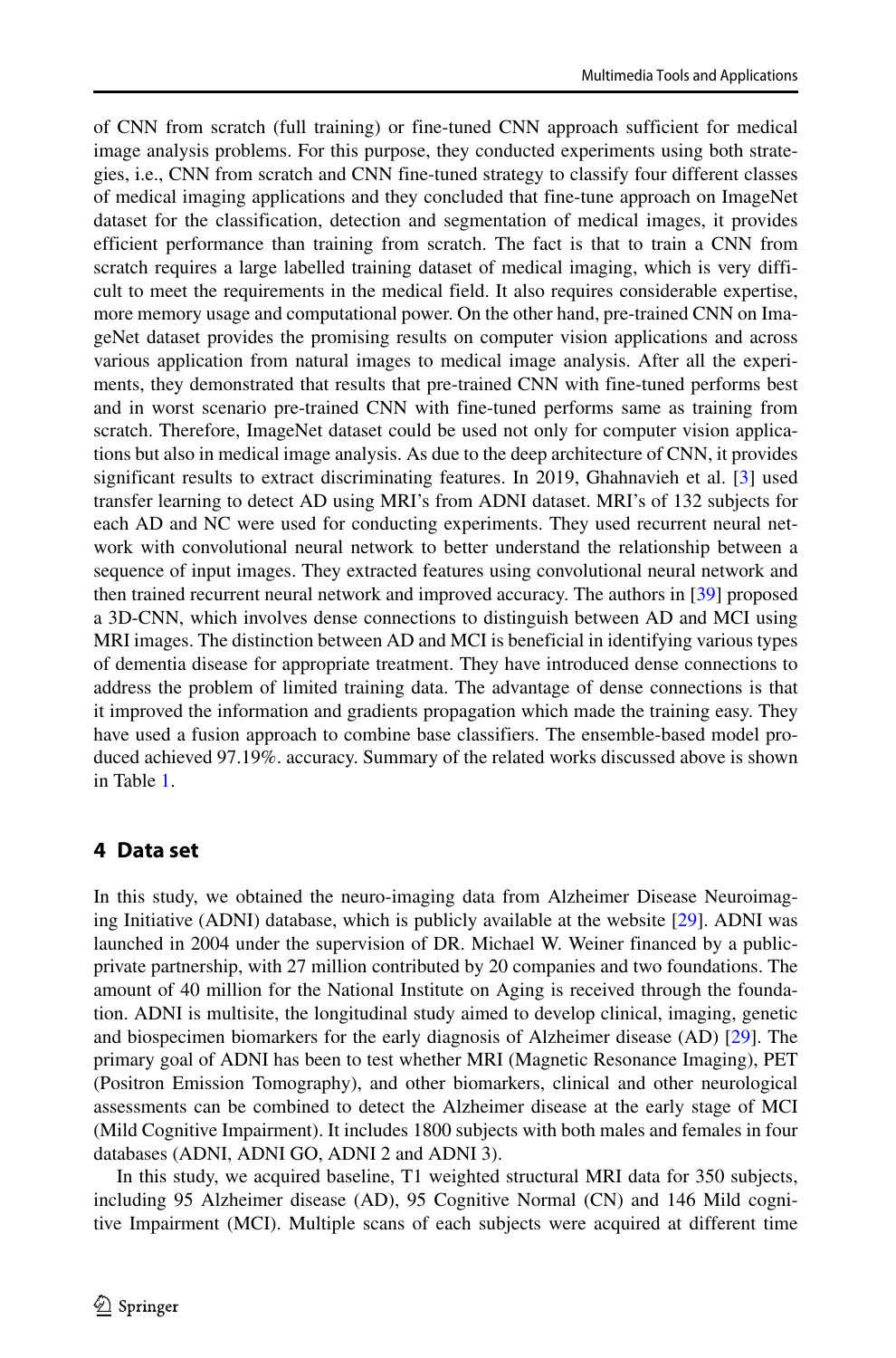<span id="page-10-0"></span>

|                      |                                                                                                                       | Table 1 Summarizes Alzheimer Disease Detection using ADNI dataset based work in the literature                        |                                                                                                              |                                |                                                                                   |
|----------------------|-----------------------------------------------------------------------------------------------------------------------|-----------------------------------------------------------------------------------------------------------------------|--------------------------------------------------------------------------------------------------------------|--------------------------------|-----------------------------------------------------------------------------------|
| Reference            | Preprocessing                                                                                                         | Features                                                                                                              | Dataset                                                                                                      | Classifier                     | Accuracy                                                                          |
| Saman et al. [31]    | stripping, spa-<br>tial smoothing,<br>noise<br>$cor-$<br>skull<br>low level<br>removal<br>rection,<br>Motion          | Model based                                                                                                           | MRI of 28 AD and 15 CN                                                                                       | LeNet                          | 96.86 (%) (AD/CN)                                                                 |
| Mathew et al. [22]   | Image<br>Image reorienta-<br>Cropping,<br>strip-<br>normalization<br>ping,<br>Skull<br>tion,                          | DWT, PCA, FDR                                                                                                         | MRI's of 71 CN and 87 AD                                                                                     | <b>NNS</b>                     | 84 (%) (AD/CN) 91.7 (%) (MCI/CN)                                                  |
| Asl et al. [12]      | spatially<br>strip-<br>normalization<br>ping,<br>Skull                                                                | features<br>extrated<br>volutional Auto<br>from 3D input<br>image using Con-<br>Encoder<br>Local<br>were              | T1 weighted MRI<br>scans of $\overline{70}$ AD,<br>$\overline{70}$ MC1 and $\overline{70}$<br>$\overline{5}$ | 3D-CNN                         | $97.6$ $(\%)$ (ADNC)                                                              |
| Ju et al. [18]       | tion, Slice timing<br>correction, skull<br>correc-<br>$\rm{Nor-}$<br>malization,<br>Smoothing<br>stripping,<br>Motion | AAL Atlas is<br>used to iden-<br>90 regions of<br>tify the region<br>of interests and<br>were<br>selected<br>interest | MRI of 91 MCI<br>and 79 CN                                                                                   | LDA LR Stacked<br>Auto Encoder | 67.72 $($ 78.91<br>71.38 $($ % $)$ 78.91<br>$($ % $)$ 86.47 $($ % $)$<br>(MCI/CN) |
| Backstrom et al. [2] | edges, image re<br>intensity<br>Trim<br>recon-<br>normalization<br>struction,<br>Cortical<br>size,                    | Model based                                                                                                           | $96$ Fe) And 141 Normal Controls<br>(178 $\mathrm{M},162)$<br>3D MRI scans of<br>199 AD (103 M,              | 3D ConvNet                     | 98.78 (%) (AD/CN)                                                                 |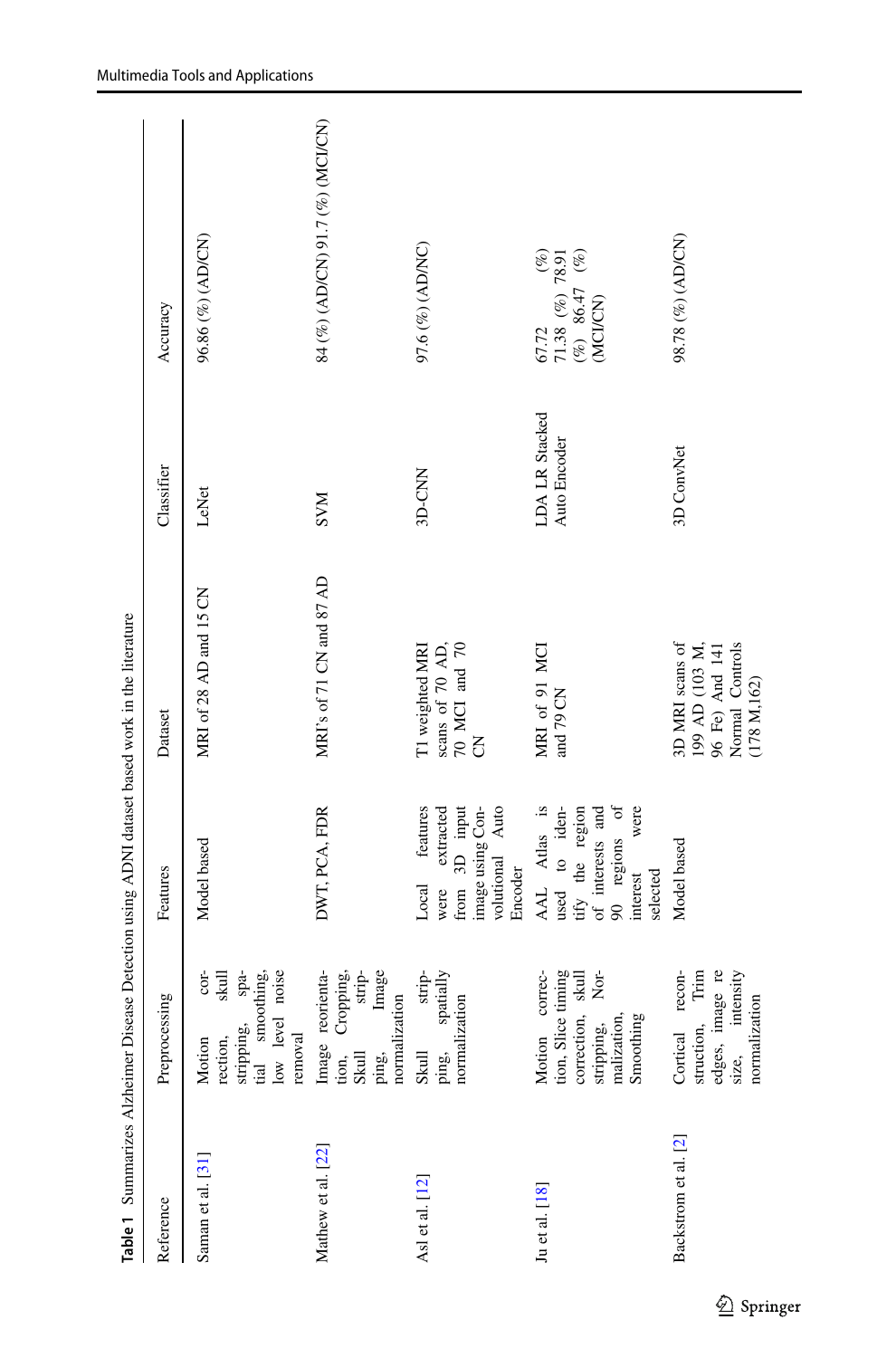| Table 1 (continued)      |                                                                                                                                     |             |                                                                     |                                                                                                                                                 |                                                                                                                                                                                                                                                                                                            |
|--------------------------|-------------------------------------------------------------------------------------------------------------------------------------|-------------|---------------------------------------------------------------------|-------------------------------------------------------------------------------------------------------------------------------------------------|------------------------------------------------------------------------------------------------------------------------------------------------------------------------------------------------------------------------------------------------------------------------------------------------------------|
| Reference                | Preprocessing                                                                                                                       | Features    | Dataset                                                             | Classifier                                                                                                                                      | Accuracy                                                                                                                                                                                                                                                                                                   |
| Kazemi and Houghten [19] | extrac-<br>tion, slice timing<br>tial smoothing,<br>correction, spa-<br>high pass fil-<br>tering, spatial<br>normalization<br>Brain | Model based | SMC,46<br>MRI of 55 CN,<br>25 SMC,46<br>EMCI, 39 LMCI,<br>and 29 AD | AlexNet                                                                                                                                         | $(\%)$<br>(AD/CN)<br>98.74                                                                                                                                                                                                                                                                                 |
| Ghahnavieh et al. [19]   | Intensity normal-<br>ization, registra-<br>tion                                                                                     | Model based | 132 subjects for<br>AD and CN                                       | $\begin{array}{ll} {\bf A}{\bf lexNet} + {\bf LSTM}\\ {\bf GoogleNet} & +\\ {\bf LSTM} & {\bf VGGNet} \\ {\bf 16} & + & {\bf LSTM} \end{array}$ | $\begin{array}{ll} \text{87.50} \ (\%) & \text{84.38} \\ (\%) & \text{84.38} \ (\%) \\ \text{84.38} \ (\%) & \text{90.62} \\ (\%) & \text{81.25} \ (\%) \\ \text{87.50} \ (\%) & \text{81.21} \\ (\%) & \text{81.22} \ (\%) \\ (\%) & \text{81.23} \ (\%) \\ \text{(AD/CN)} \\ \text{(AD/CN)} \end{array}$ |
| $Liu$ et al. $[21]$      | $reg-$<br>image patches<br>hippocampal<br>istration,<br>affine                                                                      | Model based | 97 subjects for<br>AD, 233 MCI,<br>119 NC                           | Multi-task CNN<br>DenseNet Com-<br>bination                                                                                                     | 87.2<br>$(\%)$<br>86.6 (%)<br>(%) 92.5<br>(ADNC)                                                                                                                                                                                                                                                           |
| Wang et al. [39]         | grad-warping,<br>correction<br>intensity                                                                                            | Model based | 221 subjects for<br>AD, $297$ MCI,<br>315 NC                        | ensemble method<br>D-DenseNet                                                                                                                   | 94.77 (%) 97.19<br>(%) 92.5 (%)<br>(ADMCI)                                                                                                                                                                                                                                                                 |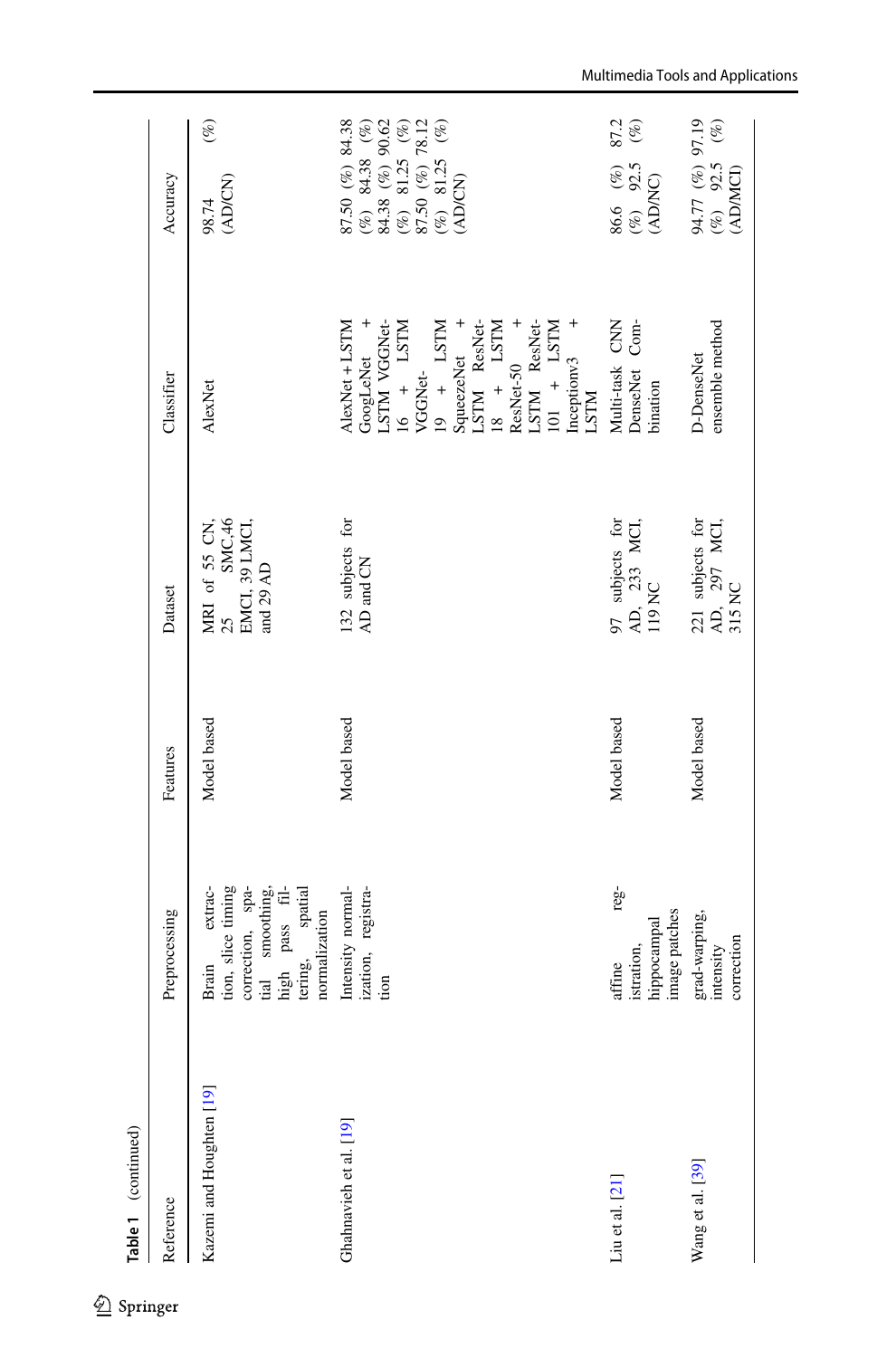| Subjects | Male/Female | Total scans |
|----------|-------------|-------------|
| 95       | 44/51       | 1425        |
| 138      | 66/72       | 1021        |
| 146      | 87/59       | 1479        |
|          |             |             |

<span id="page-12-1"></span>**Table 2** Demographic detail of dataset used in this paper

have different number of scans. In our data, minimum scan is 3 and maximum scan is 15. Demographic details of the subjects are shown in Table [2.](#page-12-1)

# <span id="page-12-0"></span>**5 Proposed study**

The detailed flow of the proposed study of Alzheimer Disease (AD) detection using deep neural networks is as shown in Fig. [1.](#page-12-2) The proposed study relies on data-augmentation and fine-tuned features extraction using twelve architectures of CNN (second generation of deep neural network) and a spiking neural network (third generation of deep neural network). In fine-tuned transfer learning approach, the final layers of pre-trained convolutional neural network are replaced to fine-tune CNNs on target classes of our target ADNI dataset and predict Alzheimer's disease.

This section contains the implementation of proposed methodology consisting of preprocessing, feature extraction, training and classification (as illustrated in Fig. [1\)](#page-12-2). The prior step of proposed system is preprocessing and data-augmentation. The DICOM and one channel based images converted into jpeg and three channels and then prune the extra area in the surrounding. Different data augmentation techniques applied to enhance and present various representation of the input space for the classifier. The second step is to the used pre-trained weight of various CNNs and retrained on target dataset. The fine-tuned features

<span id="page-12-2"></span>

**Fig. 1** Flow diagram of proposed study for automatic Alzheimer detection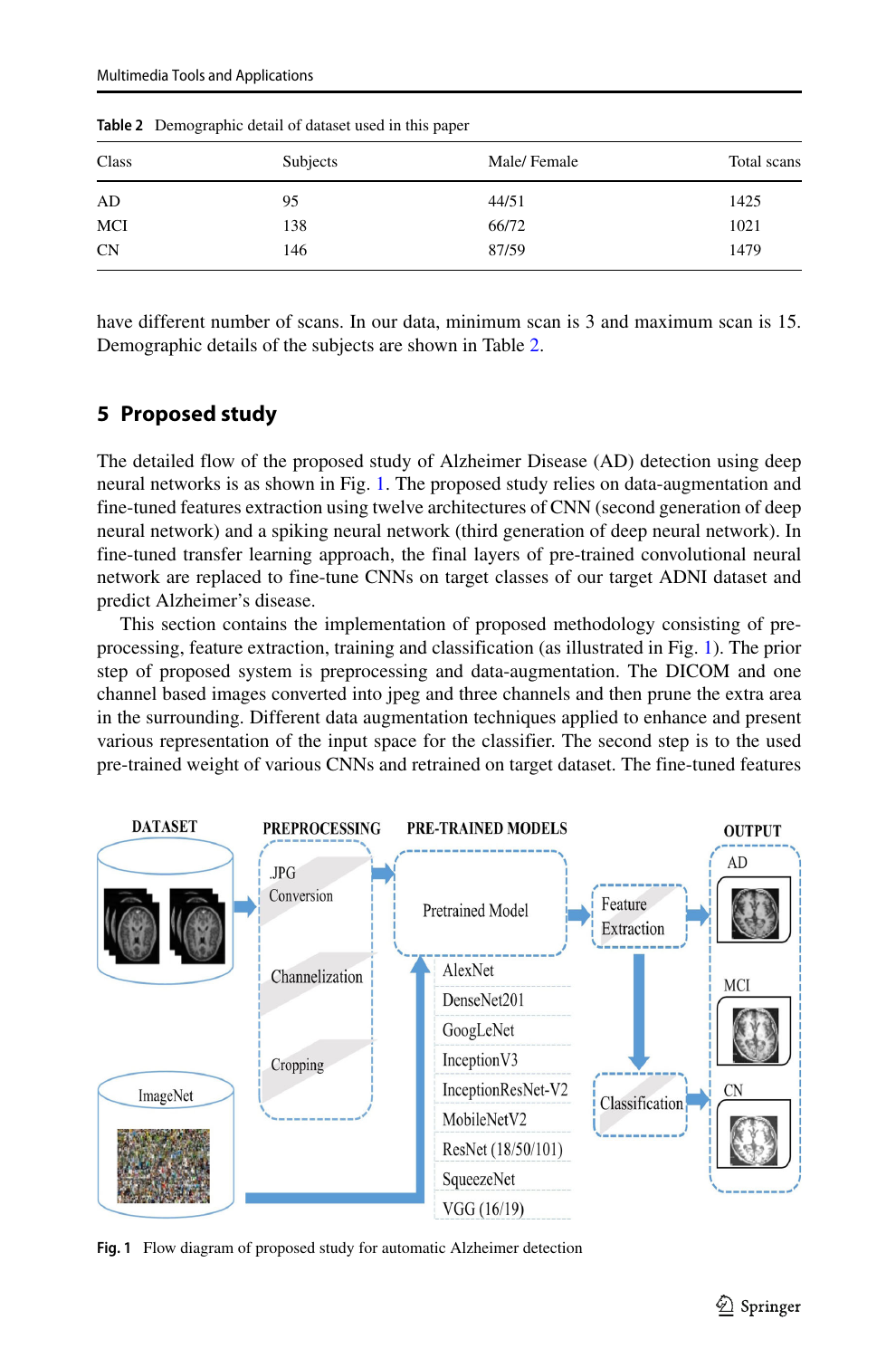using different architectures of CNNs are fed to target classifier using ADNI dataset. The final step is the classification of target models, and an output layer presented target labels for Alzheimer disease.

#### **5.1 Prepossessing**

The preprocessing is like a data mining approach; it involves the transformation of raw data format into more interpret-able and suitable format for further processing. In this work, the fresh MRI images which are obtained in DICOM (Digital Imaging and Communication in Medicine) format. As a first step of preprocessing, we converted images from DICOM to JPEG format. The converted JPEG images were in 1-channel and in different sizes. All the deep learning models (AlexNet, GoogLeNet, VGG, MobileNet, SqueezNet, ResNet and SNNs) require 3-channel images data as input. Therefore, we have converted all the data from 1-channel to 3-channel and we resized all the images according to the requirements of each model. After channelization and resizing, we cropped the data to remove the white spaces and to enhance the data. This approach is used to determine the extreme points in contours along with x,y coordinates. These techniques help target the region of interest.

DNN offers a significant boost in performance and can yield skilful models in case of more extensive training data. Data augmentation is the phenomenon of artificially increasing and enhancing the size of training data from the original dataset. This approach introduces variations in the images which improves the classification accuracy of a model. This makes the model more generalized and less prone to over-fitting.

For training deep neural network, having large dataset is crucial. Data augmentation plays a key role to significantly increase the diversity of data for training the neural networks when originally dataset is small. In this study, we collected the dataset for 350 patients which is not enough for training the deep neural network and attaining better performance. To enhance or increase the dataset, we used different augmentation techniques i.e. horizontal and vertical flipping, rotation of 90, 180 and 270, illumination, zoom in and zoom out. With these techniques, we can increase the size of the dataset. Before augmentation, a total number of images of the dataset were 3925, and after data augmentation, 37590 images were obtained.

#### **5.2 Features extraction**

Feature extraction is an important step in convolutional neural networks because prediction is based upon features learned by convolutional layers in deep CNN. In machine learning approaches, hand made or manually designed features were used specifically to the related problem. However, deep CNN's be able to learn features by themselves related to problems. For automatic extraction of features in deep CNN's, convolutional layers were used. Convolutional layers at the start of CNN's uses filters to detect low-level features like edges, blobs and colours. The layers at the end of the networks use filters to learn high level, global and more complicated features. Features that learned by convolutional layers simply are numbers which represent how certain pattern is located. In this study, convolution layers of CNN architectures (AlexNet,GoogLeNet, VGG (16/19), ResNet (18/50/101), MobileNet-v2, SqueezeNet, Inception-v3, Inception-ResNet-v2, DenseNet201 and thirdgeneration Spiking Neural Networks (SNN)) be employed as feature extraction purpose, and fully connected layers be employed for classification using transfer learning approach. From the study of CNN architectures, it is found that the internal representation of CNN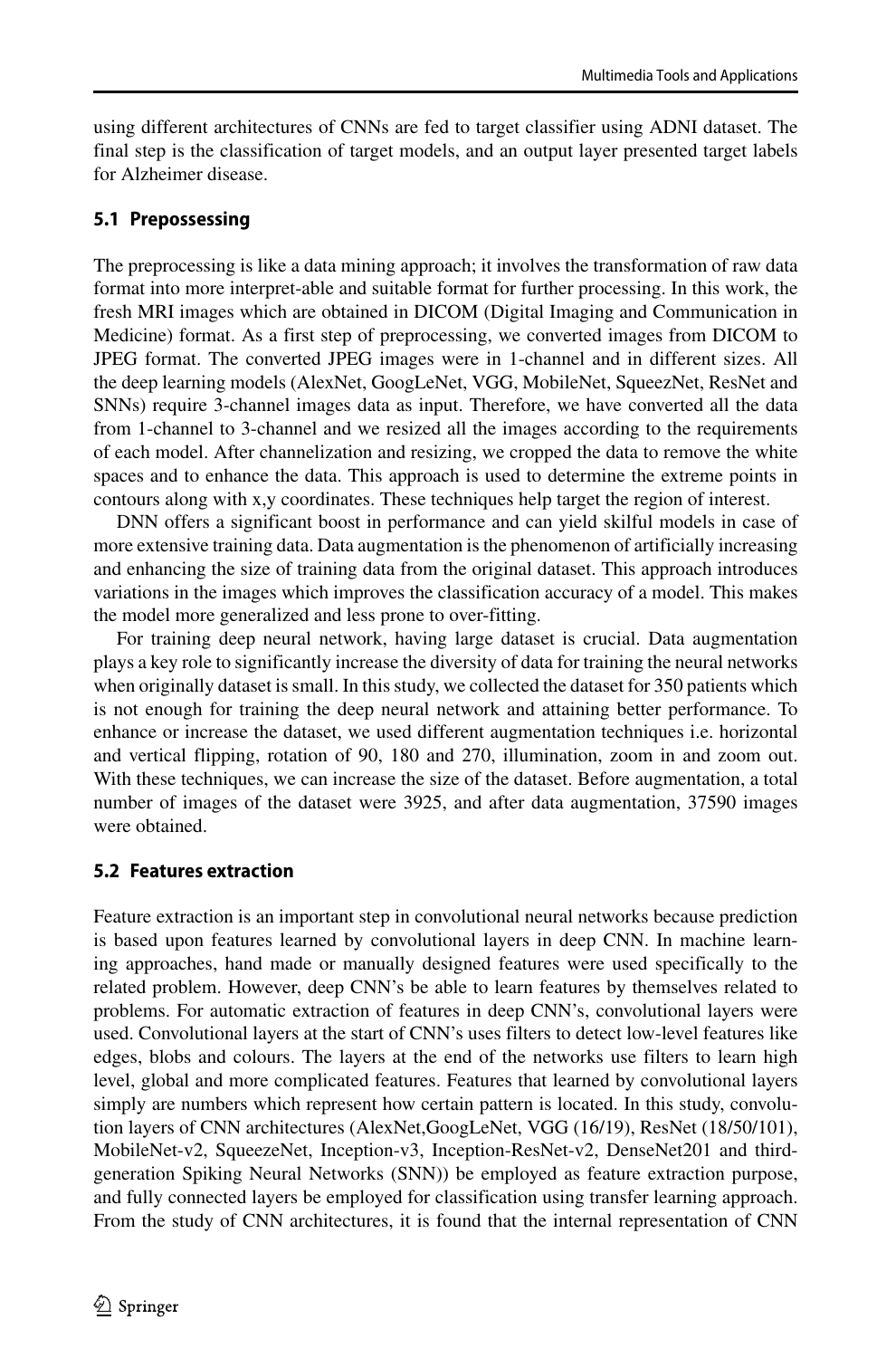layers is difficult to interpret. We can investigate the features by visualizing different convolutional layers of CNN. Here, using AlexNet, Fig. [2](#page-14-0) shows the output of strongest activation channel for three classes (AD, MCI and CN) after Conv1, Conv2, Conv3, Conv4 Conv5, FC6, FC7, and FC8 layers of AlexNet.

#### **5.3 Training and classification**

In practice, it is notable that training of CNN with random initialization or from scratch is not easy because it requires a huge number of data samples. It is not possible, especially in medical image analysis, because data sets are usually small. Alternatively, pre-trained CNN on huge dataset like ImageNet has become a standard procedure. Transfer learning is the improvement of learning in a new task by transferring the knowledge learned from the existing similar task. The main advantage of transfer learning is rapid progress.

In this work, we have employed a fine-tuning approach of transfer learning on ADNI dataset. It is the enhancement of learning through the transfer of knowledge while performing a new task. We presented deep pre-trained convolutional neural networks for fine-tuning. A pre-trained model is a model that is trained on a large benchmark dataset, i.e., ImageNet. In the transfer learning approach, there are two datasets. One is called source dataset, and

<span id="page-14-0"></span>

**Fig. 2 a** Visualization of a sample of an AD patient using 96 filters in the first convolutional layer of AlexNet, each tile in image "i" the output of channel in convolution 1, A channel that is mostly grey does not participate mostly on the activation f input image. First convolutional layer of most of the CNN networks detects lowlevel features such as edges, blobs or colours. Going deeper in-network convolutional layers detect more complicated features **b** and **h** shows the visualization of Conv1, Conv2, Conv3, Conv4 Conv5, FC6, FC7, and FC8 layers of AlexNet. These layers show more complicated information than first convolution layer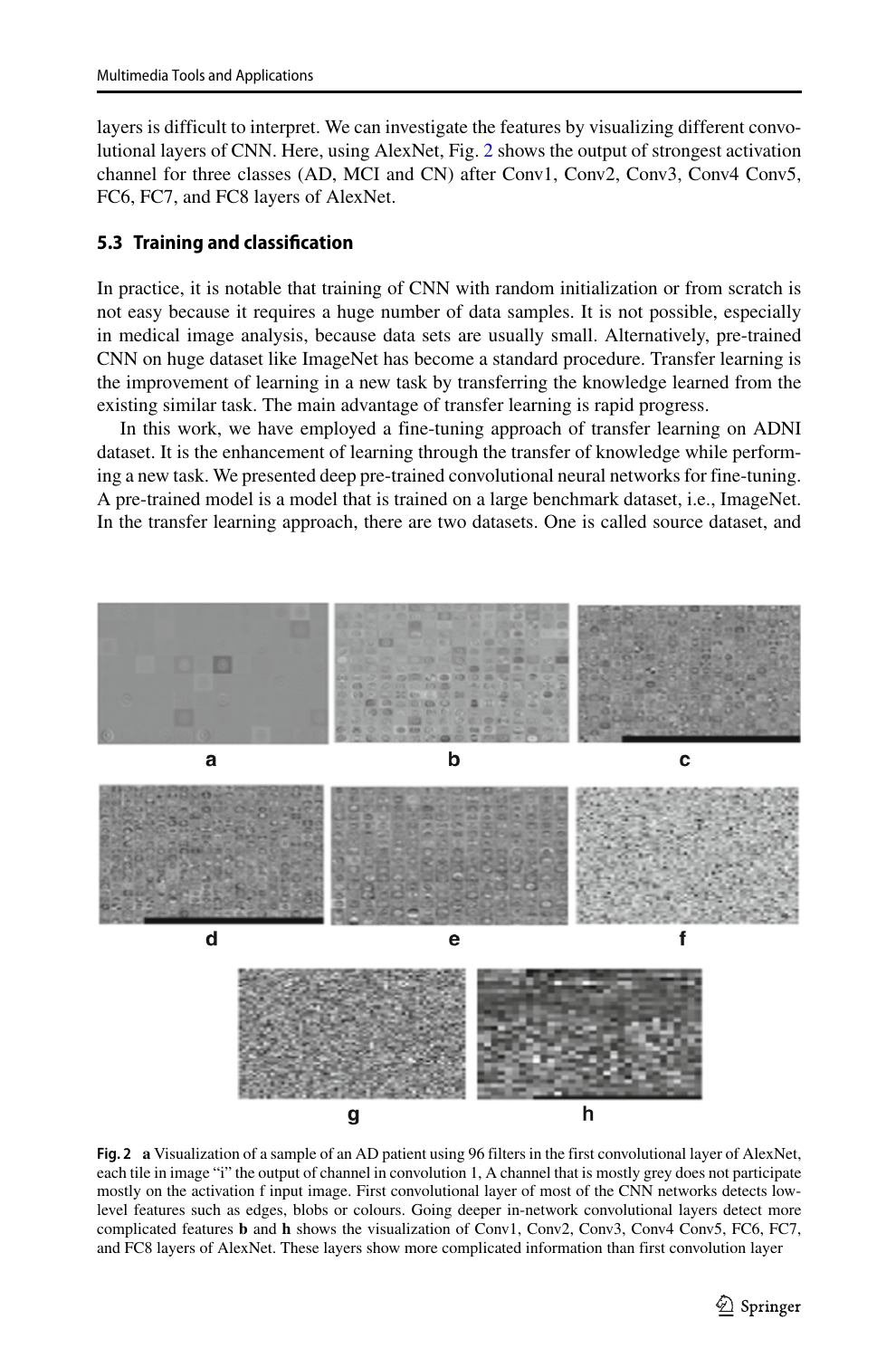the other is called target dataset. In our case, source dataset is ImageNet on which deep neural networks are already trained, and the target dataset is a subset of ADNI, that is described in the previous section. We passed the target dataset as input to the pertained models of deep CNN. The input is passed through different convolutional layers and these convolutional layers act as a feature extractor. The convolution layers transform the input image for feature extraction by using kernel or convolutional matrix. Automatic features were extracted, and weights of the layers were updated and stored in a new vector. These weights are then passed to the fully connected and softmax layers for the prediction of AD, CN and MCI.

To classify Alzheimer's Disease (AD), we presented pre-trained Convolutional Neural Networks, i.e., AlexNet, GoogLeNet, VGG-16/19, ResNet-18/50/101, MobileNet-V2, SqueezeNet, Inception-V3, Inception-ResNet-v2 and DenseNet201, and spiking neural network (SNN). All these models are pre-trained on ImageNet dataset (source dataset). Transfer learning fine-tuned approach is used to deploy these pre-trained networks to train the target dataset (ADNI dataset) to classify AD.

We resized all the input images to 229 x 229 pixels for inception-V3 and Inception-ResNet-v2 model, 227 x227 pixels for AlexNet and SqueezeNet model; and 224 x 224 pixels for rest of the models described above. In this study, for all experiments, the same training parameters were used. These parameters include a solver of stochastic gradient descent with momentum (sgdm) with a momentum of 0.9. The function of momentum is to make the model fast and stable by smoothing the weights in each iteration. A mini-batch size of 10 and the maximum number of epochs was 30 with an early stopping in order to meet the best network according to the validation set, 300 maximum validation frequency and with an initial learning rate of 3e-4. L2 regularization was employed to minimize the training loss. Same training, testing and validation set was used for all the experiments. All experiments were implemented using MATLAB except the SNN was implemented in Python. These experiments were performed on Windows 10, 64-bit operating system with 16 GB RAM and 8GB GTX 1070 GPU (Fig. [3\)](#page-15-0).

Spiking Neural Network model is based on the proposal outlined by the winner [\[33\]](#page-25-3) of ImageNet challenge (ILSVRC) 2012. It comprises of a relatively simple layout, i.e. 5 convolutional layers, average pooling layers, dropout layers and three fully connected lay-

<span id="page-15-0"></span>

**Fig. 3** Training graph of Dense Network having least error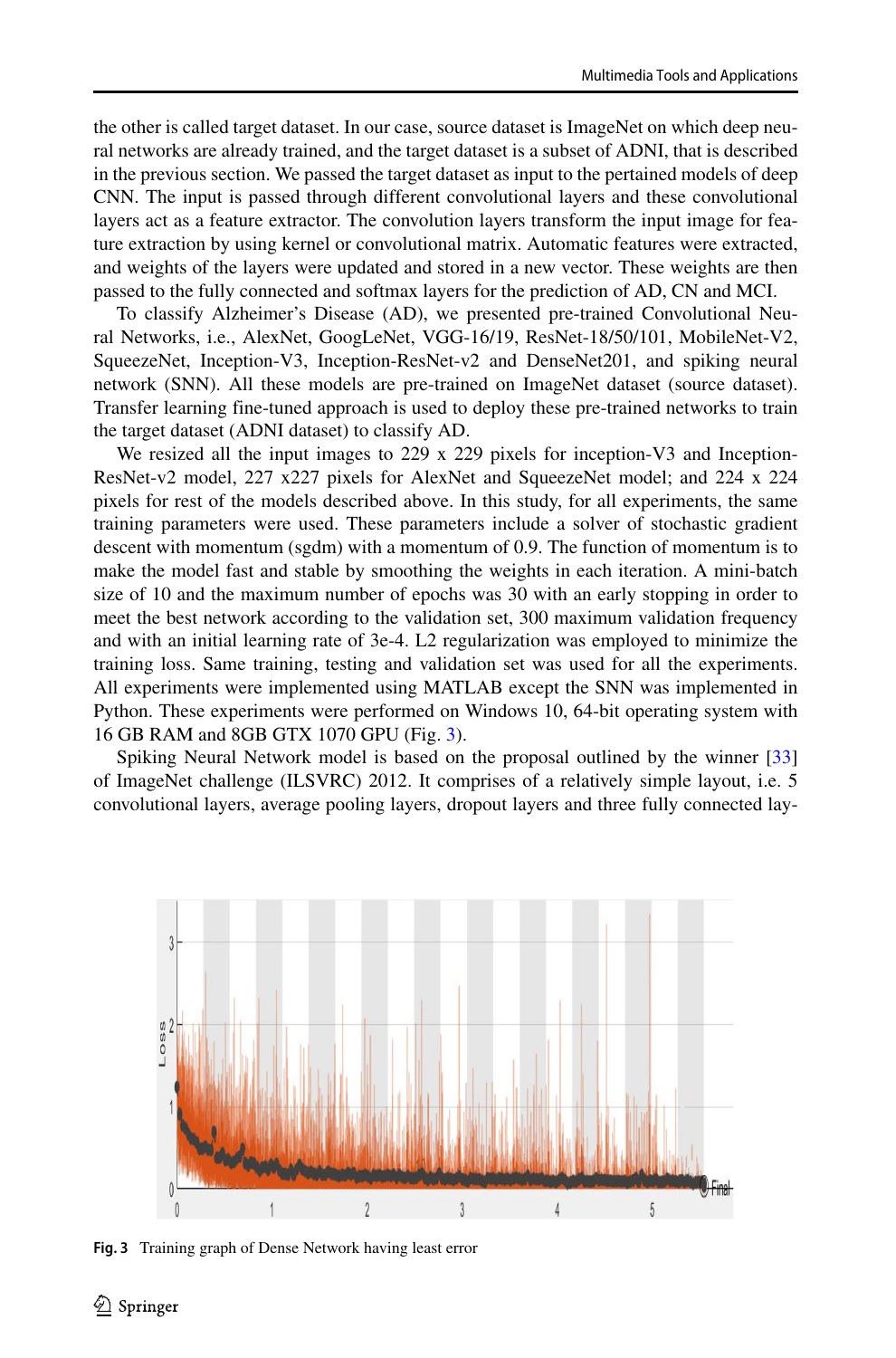ers. In order to make this Artificial Neural network model (ANN) transferable to spiking neuron, few modification are required i.e. removal of local response normalization layer, changing maximum pooling layers with average pooling layers. Training with a distinguishable version of the leaky integrate-and-fire neuron. We performed a training approach for SNN termed as "constrain-then-train", that has constraints due to properties of a spiking neuron. After due training, we convert the constrained ANN into spiking Neural network and parameters of constrained ANN are utilized directly by SNN without any further scaling. We employed deep learning technique as used by i.e. SGD as optimization strategy and backpropagation for parameter gradient determination. The LIF neurons parameters  $\tau_{RC}$ ,  $\tau_{ref}$  and  $\gamma$  have a significant effect on the training process. The key factor while choosing these parameters is that for initial weights and biases in the model and derivatives of non-linearity for inputs from ADNI-dataset should be around 1, which is helpful to minimize exploding gradient and vanishing gradient problems. We choose membrane time constant  $\tau_{RC}$  =0.05 for making a smooth transition from normalized LIF neurons to spiking LIF neuron during testing,  $\tau_{ref}$  =0.001 which helps to reduce the effects of saturation on neurons behaviour and  $\gamma$  =0.02 which reduces the distance between Spiking LIF and Normalized LIF curve. Training with a moderate amount of stochastic variation aka noise have a significant effect on spiking neurons and reduces the error in transitioning to SNN because of noise impact on the neurons output variability that SNN encounters when filtering spiking train. We added Gaussian noise distribution to approximately  $\sigma = 10$ . We experimented with  $\sigma$  =0 and  $\sigma$  =20 but best results obtained with moderate amount of noise i.e  $\sigma$  =10.

We have analyzed different pre-trained CNN architectures for the AD classification. The details of input size to model, number of layers and total parameters are shown in Table [3.](#page-16-0) In our work, the fine tuning process play a key role for increasing the performance of models. We have observed that fine tuning of the models is a very crucial step to enhance the accuracy of AD classification within acceptable times.

| Network    | Model                             | Input size       | Depth (Layers) | Parameters (million) |
|------------|-----------------------------------|------------------|----------------|----------------------|
| Network-1  | AlexNet                           | $227 \times 227$ | 8              | 62.3                 |
| Network-2  | GoogLeNet                         | $224 \times 224$ | 22             | 6.7977               |
| Network-3  | VGGNet-16                         | $224 \times 224$ | 16             | 138                  |
| Network-4  | VGGNet-19                         | $224 \times 224$ | 19             | 144                  |
| Network-5  | MobileNetv2                       | $224 \times 224$ | 54             | 3.4                  |
| Network-6  | SqueezeNet                        | $227 \times 227$ | 18             | 5                    |
| Network-7  | ResNet-18                         | $224 \times 224$ | 18             | 11                   |
| Network-8  | ResNet-50                         | $224 \times 224$ | 50             | 25.6                 |
| Network-9  | ResNet-101                        | $224 \times 224$ | 202            | 44.5                 |
| Network-10 | Inception V3                      | $299 \times 299$ | 42             | 27                   |
| Network-11 | Inception-ResNet-v2               | $299 \times 299$ | 164            | 54                   |
| Network-12 | DensNet201                        | $224 \times 224$ | 201            | 20                   |
| Network-13 | $3^{rd}$<br><b>Generation SNN</b> | $224 \times 224$ | 5              | 62.3                 |

<span id="page-16-0"></span>**Table 3** Details of pre-trained CNN architectures employed on Source dataset (ImageNet) and Target dataset (ADNI)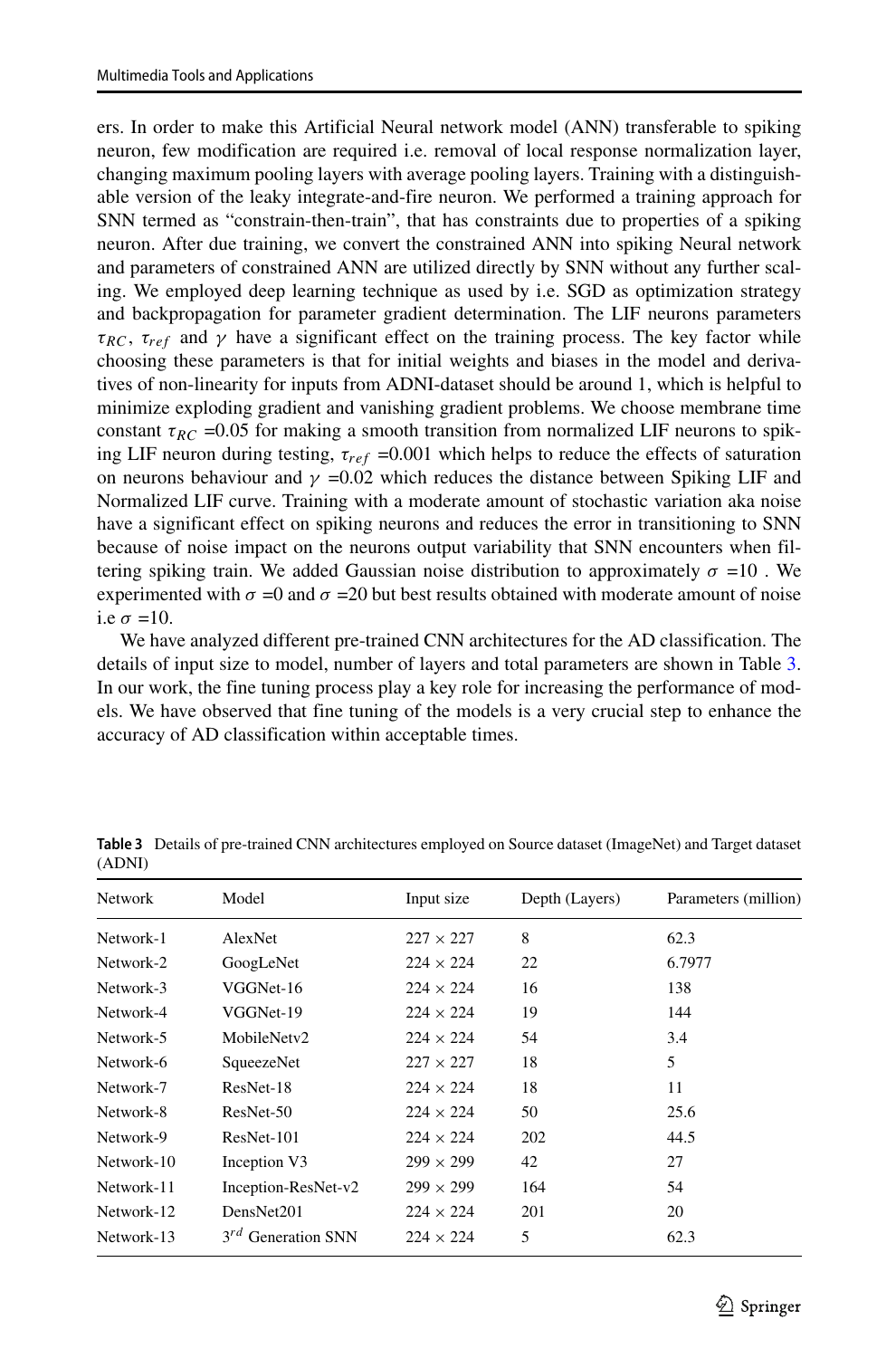## <span id="page-17-0"></span>**6 Results and discussion**

Most of the available works on AD detection have been focused on one or two architectures of CNN using different parameters and different samples of ADNI dataset. The quantitative comparison of the different architectures of CNN becomes a difficult task by various authors in different works. In this study, we have exploited 13 architectures of deep neural networks using the same parameters and the same number of samples of ADNI dataset to detect AD through a fine-tuned approach of transfer learning. Five runs of experiments(each model) were performed on original dataset and on an augmented dataset. The different representations of samples were obtained after applying diverse augmentation techniques to increase the size of the dataset. Recently, CNNs are quite effective in different computer vision tasks, although it is very difficult to train CNN from scratch. Transfer learning finetuned approach requires a large amount of dataset for the best prediction. Due to this reason augmentation was done and the dataset was increased to 30740 images. After augmenting the dataset, again deep convolutional neural network was trained using the same split and other parameters as well. In this study, we just considered 379 subjects from ADNI dataset with three classes (AD, MCI, and CN). For all the experiments, the dataset is divided into 80%, 10% and 10% as training, validation and testing set respectively. We first test the performance of all pre-trained networks on the original dataset. The performance of all the models was computed in terms of sensitivity, specificity and accuracy. The results obtained from deep neural networks on the original dataset are provided in Table [4](#page-18-0) that shows the test accuracy, validation accuracy, sensitivity, specificity and time taken for each model in training. The highest accuracy achieved by the model on the original dataset is DenseNet and VGG-19. Both the networks have achieved test accuracy of 94.13% and 93.37% respectively. In terms of efficiency, VGG-19 was very efficient as compared to the DenseNet201. VGG-19 has several features which differentiate it from the AlexNet, i.e. it uses few numbers of parameters and very small receptive fields. VGG-19 is efficient with given receptive field and small size kernel.

The results obtained from deep neural networks on the augmented dataset are provided in Table [5](#page-19-0) that shows improvement in accuracy for all models for the augmented dataset. DenseNet201 achieved the highest average accuracy of 99.05% due to its dense architecture. In the end, further evaluation of accuracy for each class is also calculated both for original and augmented data which is shown in Table [6.](#page-20-0) Highest accuracy for each class is also achieved by DenseNet201, i.e., 98.93%, 99.02% and 99.24% for AD, CN and MCI respectively.

All the fine-tuned networks are tested on the ADNI dataset to forecast results and benchmark its performance. Fine-tuning is performed to identify its impact on classification results. We used the pre-trained models because the size of our dataset was small as compared to ImageNet dataset. The architectures of these pre-trained models are shown in table 3. Initially, we evaluated the ADNI data with AlexNet fine-tuning, then we have used the pre-trained SqueezNet, we have changed the final layer of SqueezNet to predict the AD class. The squeezNet is employed with 18 layers and 5million parameters. However, the training time of SqueezNet in our case is pretty high on the augmented data. Inception version2,3 and Inception-ResNet-v2 suffered from over-fitting that is why their performance is degraded. ResNet 18,50 and 101 were also applied for the AD classification in terms of efficiency and Accuracy ResNet-18 performed better. Overall ResNet stood behind in terms of efficiency and Accuracy from DenseNet.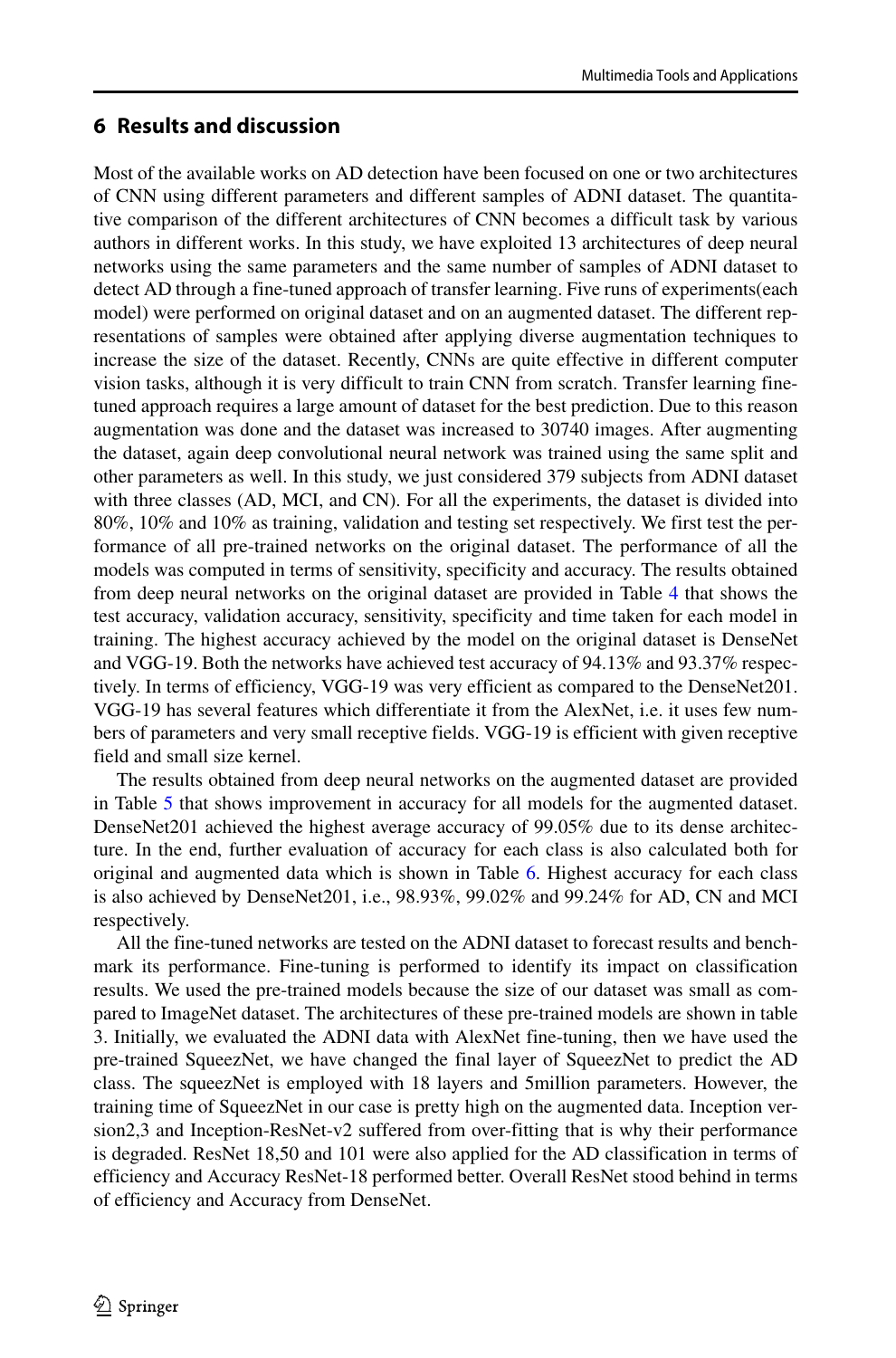<span id="page-18-0"></span>

|            | Table 4 Evaluation of classification |                   |                   | performance of CNN based Uni-model on original ADNI dataset using fine tuned features |                 |                    |
|------------|--------------------------------------|-------------------|-------------------|---------------------------------------------------------------------------------------|-----------------|--------------------|
| Network    | Model                                | Training Time     | Test Accuracy (%) | Validation Accuracy (%)                                                               | Sensitivity (%) | Specificity $(\%)$ |
| Network-1  | AlexNet                              | $214 \text{ min}$ | 76.53             | 77.35                                                                                 | 77.77           | 88.67              |
| Network-2  | GoogLeNet                            | $365 \text{ min}$ | 80.61             | 85.50                                                                                 | 90.08           | 79.77              |
| Network-3  | VGGNet-16                            | 154 min           | 83.42             | 89.82                                                                                 | 83.88           | 91.94<br>96.72     |
| Network-4  | VGGNet-19                            | 196 min           | 93.37             | 90.08                                                                                 | 93.35           |                    |
| Network-5  | MobileNetv2                          | 1357 min          | 90.05             | 87.28                                                                                 | 89.17           | 94.19              |
| Network-6  | SqueezeNet                           | 185 min           | 86.51             | 81.63                                                                                 | 86.65           |                    |
| Network-7  | ResNet-18                            | $440$ min         | 89.06             | 88.78                                                                                 | 89.00           | 93.28<br>94.60     |
| Network-8  | ResNet-50                            | 1094 min          | 84.69             | 79.13                                                                                 | 83.80           | 92.16              |
| Network-9  | ResNet-101                           | 1378 min          | 78.57             | 80.41                                                                                 | 78.34           | 89.21              |
| Network-10 | Inception V3                         | 133 min           | 79.39             | 74.49                                                                                 | 72.84           | 87.21              |
| Network-11 | $let-v2$<br>Inception-ResN           | $689 \text{ min}$ | 84.18             | 83.46                                                                                 | 82.70           | 91.72              |
| Network-12 | DensNet201                           | $632 \text{ min}$ | 94.13             | 91.36                                                                                 | 93.07           | 97.00              |
| Network-13 | <b>SNN</b><br>3rd Generation         | $120 \text{ min}$ | 75.07             | $\overline{14}$                                                                       | 76.06           | 87.75              |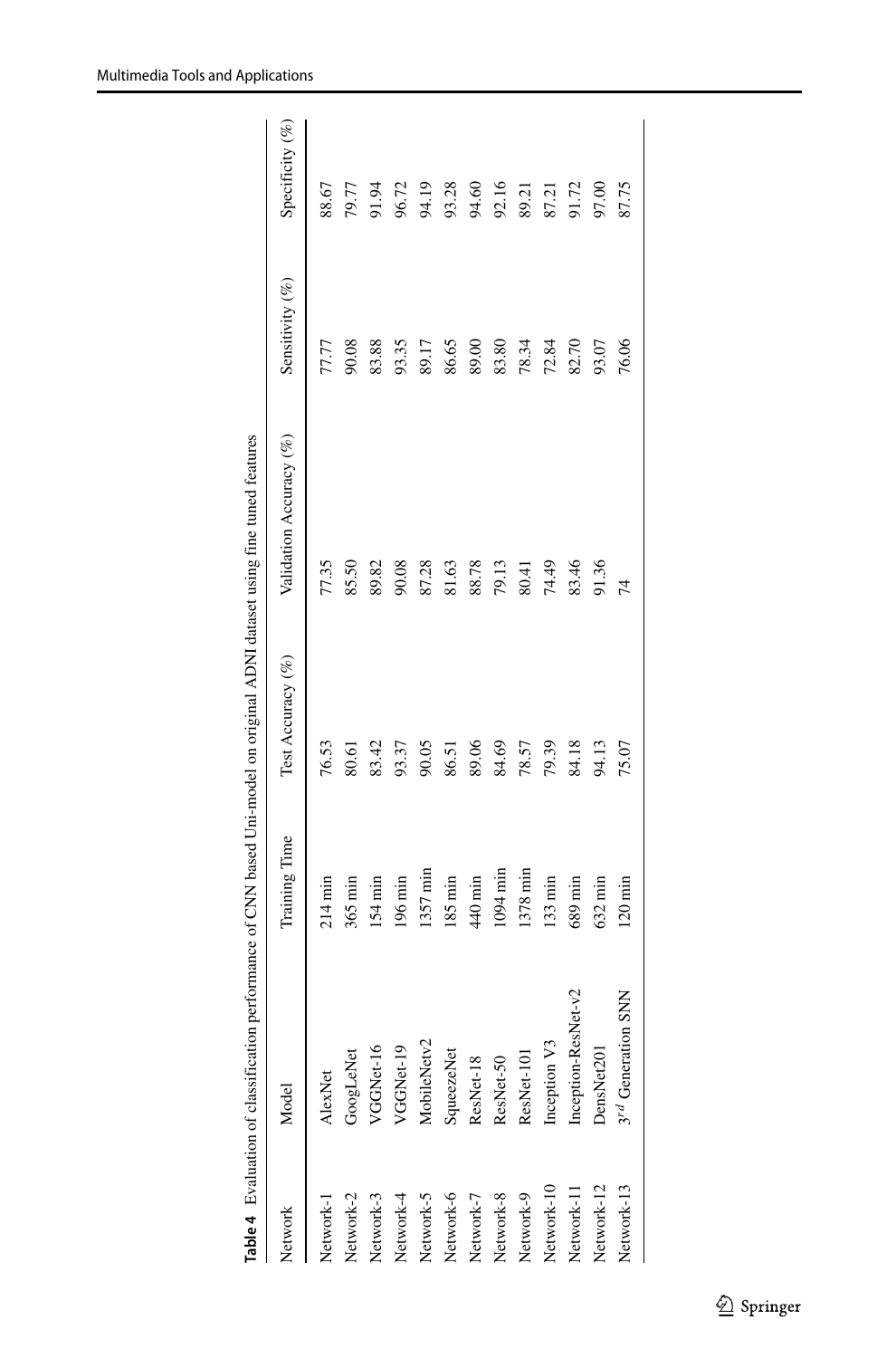<span id="page-19-0"></span>

|            | Table 5 Evaluation of classification performance of CNN based Uni-model on Augmented ADNI dataset using fine tuned features |                   |                      |                         |             |             |
|------------|-----------------------------------------------------------------------------------------------------------------------------|-------------------|----------------------|-------------------------|-------------|-------------|
| Network    | Model                                                                                                                       | Training time     | Test accuracy $(\%)$ | Validation accuracy (%) | Sensitivity | Specificity |
| Network-1  | AlexNet                                                                                                                     | $563 \text{ min}$ | 96.98                | 97.49                   | 96.99       | 98.48       |
| Network-2  | GoogLeNet                                                                                                                   | 910 min           | 91.14                | 92.56                   | 90.70       | 95.48       |
| Network-3  | VGGNet-16                                                                                                                   | 1408 min          | 95.38                | 95.90                   | 94.99       | 97.61       |
| Network-4  | VGGNet-19                                                                                                                   | 1484 min          | 96.42                | 96.39                   | 96.49       | 98.22       |
| Network-5  | MobileNetv2                                                                                                                 | 802 min           | 96.71                | 96.80                   | 96.63       | 98.36       |
| Network-6  | SqueezeNet                                                                                                                  | 1479 min          | 88.19                | 88.87                   | 87.49       | 93.91       |
| Network-7  | ResNet-18                                                                                                                   | 778 min           | 96.60                | 96.13                   | 96.33       | 98.25       |
| Network-8  | ResNet-50                                                                                                                   | 826 min           | 94.09                | 94.26                   | 93.94       | 97.03       |
| Network-9  | ResNet-101                                                                                                                  | 2480 min          | 94.98                | 94.23                   | 94.78       | 97.47       |
| Network-10 | Inception V3                                                                                                                | 917 min           | 94.78                | 95.13                   | 94.52       | 97.33       |
| Network-11 | Inception-ResNet-v2                                                                                                         | 975 min           | 90.60                | 90.65                   | 89.96       | 95.20       |
| Network-12 | DensNet201                                                                                                                  | 4805 mir          | 99.05                | 98.79                   | 99.06       | 99.53       |
| Network-13 | 3rd Generation SNN                                                                                                          | 186 min           | 91.84                | 90.12                   | 89.82       | 95.62       |
|            |                                                                                                                             |                   |                      |                         |             |             |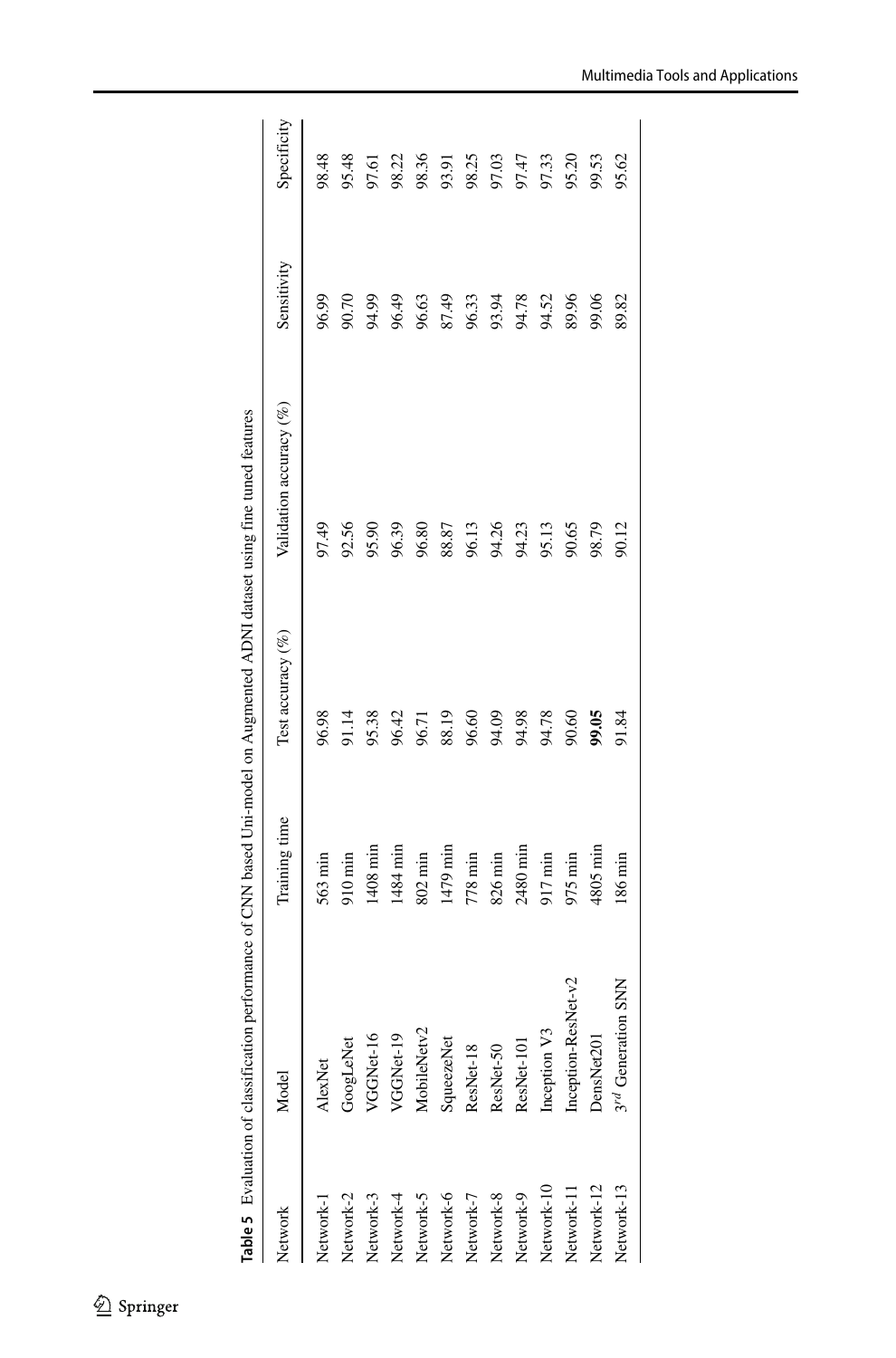<span id="page-20-0"></span>

| MCI(%)<br>87.38<br>96.69<br>95.65<br>91.95<br>83.03<br>91.18<br>82.37<br>92.60<br>91.80<br>99.24<br>93.91<br>92.71<br>100<br>$CN(\%)$<br>96.32<br>98.48<br>92.56<br>95.12<br>95.79<br>91.36<br>95.57<br>96.47<br>97.97<br>95.27<br>99.02<br>91.89<br>95.01<br>$AD(\%)$<br>96.46<br>94.66<br>94.69<br>89.14<br>97.76<br>97.78<br>87.52<br>97.12<br>94.00<br>95.48<br>98.93<br>92.25<br>95.81<br>Overall accuracy (%)<br>77.35<br>83.42<br>90.05<br>89.06<br>74.49<br>93.37<br>84.69<br>84.18<br>78.57<br>94.13<br>75.07<br>80.61<br>86.51<br>MCI(%)<br>75.49<br>75.49<br>56.86<br>86.27<br>72.54<br>88.23<br>93.13<br>87.28<br>88.24<br>75.49<br>83.33<br>74.51<br>73.53<br>$CN(\%)$<br>86.48<br>82.43<br>93.24<br>87.84<br>81.08<br>87.16<br>86.49<br>74.32<br>83.78<br>53.37<br>74.32<br>97.30<br>77.03<br>$AD(\%)$<br>93.66<br>80.28<br>80.98<br>93.66<br>89.44<br>87.32<br>91.61<br>98.59<br>74.65<br>95.77<br>1.61<br>85.21<br>88.81<br>Inception-ResNet-v2<br>3rd Generation SNN<br>Inception V3<br>MobileNetv2<br>DensNet-201<br>Architecture<br>VGGNet-16<br>VGGNet-19<br>GoogLeNet<br>ResNet-101<br>ResNet-50<br>SqueezNet<br>ResNet-18<br>AlexNet | Original | dataset |  | Augmented dataset |  |                          |
|------------------------------------------------------------------------------------------------------------------------------------------------------------------------------------------------------------------------------------------------------------------------------------------------------------------------------------------------------------------------------------------------------------------------------------------------------------------------------------------------------------------------------------------------------------------------------------------------------------------------------------------------------------------------------------------------------------------------------------------------------------------------------------------------------------------------------------------------------------------------------------------------------------------------------------------------------------------------------------------------------------------------------------------------------------------------------------------------------------------------------------------------------------|----------|---------|--|-------------------|--|--------------------------|
|                                                                                                                                                                                                                                                                                                                                                                                                                                                                                                                                                                                                                                                                                                                                                                                                                                                                                                                                                                                                                                                                                                                                                            |          |         |  |                   |  | Overall accuracy $(\% )$ |
|                                                                                                                                                                                                                                                                                                                                                                                                                                                                                                                                                                                                                                                                                                                                                                                                                                                                                                                                                                                                                                                                                                                                                            |          |         |  |                   |  | 96.98                    |
|                                                                                                                                                                                                                                                                                                                                                                                                                                                                                                                                                                                                                                                                                                                                                                                                                                                                                                                                                                                                                                                                                                                                                            |          |         |  |                   |  | 91.14                    |
|                                                                                                                                                                                                                                                                                                                                                                                                                                                                                                                                                                                                                                                                                                                                                                                                                                                                                                                                                                                                                                                                                                                                                            |          |         |  |                   |  | 95.38                    |
|                                                                                                                                                                                                                                                                                                                                                                                                                                                                                                                                                                                                                                                                                                                                                                                                                                                                                                                                                                                                                                                                                                                                                            |          |         |  |                   |  | 96.42                    |
|                                                                                                                                                                                                                                                                                                                                                                                                                                                                                                                                                                                                                                                                                                                                                                                                                                                                                                                                                                                                                                                                                                                                                            |          |         |  |                   |  | 96.71                    |
|                                                                                                                                                                                                                                                                                                                                                                                                                                                                                                                                                                                                                                                                                                                                                                                                                                                                                                                                                                                                                                                                                                                                                            |          |         |  |                   |  | 88.09                    |
|                                                                                                                                                                                                                                                                                                                                                                                                                                                                                                                                                                                                                                                                                                                                                                                                                                                                                                                                                                                                                                                                                                                                                            |          |         |  |                   |  | 96.60                    |
|                                                                                                                                                                                                                                                                                                                                                                                                                                                                                                                                                                                                                                                                                                                                                                                                                                                                                                                                                                                                                                                                                                                                                            |          |         |  |                   |  | 94.09                    |
|                                                                                                                                                                                                                                                                                                                                                                                                                                                                                                                                                                                                                                                                                                                                                                                                                                                                                                                                                                                                                                                                                                                                                            |          |         |  |                   |  | 94.98                    |
|                                                                                                                                                                                                                                                                                                                                                                                                                                                                                                                                                                                                                                                                                                                                                                                                                                                                                                                                                                                                                                                                                                                                                            |          |         |  |                   |  | 94.78                    |
|                                                                                                                                                                                                                                                                                                                                                                                                                                                                                                                                                                                                                                                                                                                                                                                                                                                                                                                                                                                                                                                                                                                                                            |          |         |  |                   |  | 90.60                    |
|                                                                                                                                                                                                                                                                                                                                                                                                                                                                                                                                                                                                                                                                                                                                                                                                                                                                                                                                                                                                                                                                                                                                                            |          |         |  |                   |  | 99.05                    |
|                                                                                                                                                                                                                                                                                                                                                                                                                                                                                                                                                                                                                                                                                                                                                                                                                                                                                                                                                                                                                                                                                                                                                            |          |         |  |                   |  | 91.84                    |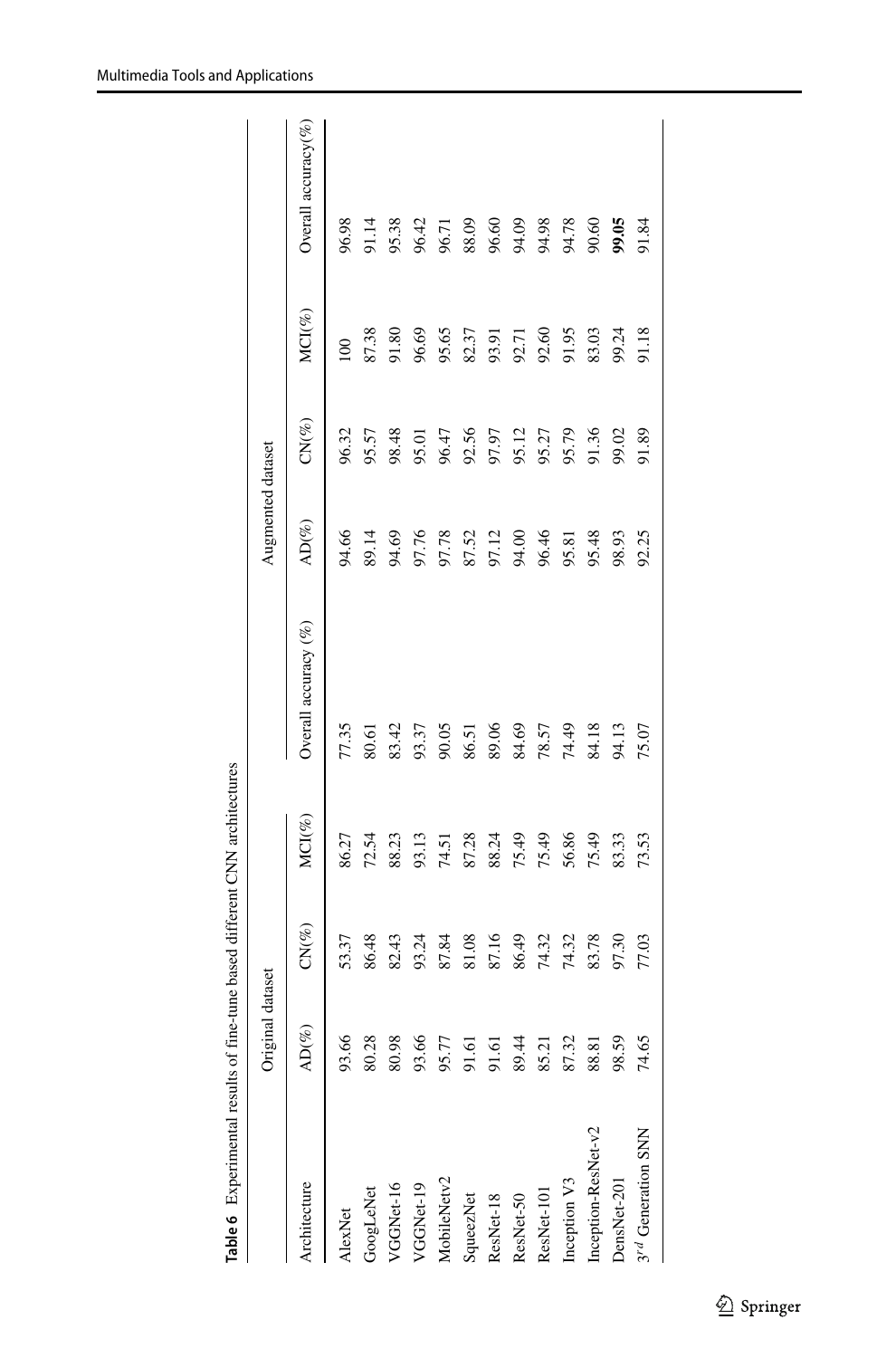Training and validation performance of the DenseNet201 is shown in Fig. [4.](#page-21-0) DenseNet accomplished well because it is the logical extension of ResNet, DenseNet uses concatenating outputs instead of using the summation from prior layers. It is built on the idea of ResNet, but it does not add the activation generated by one layer to the other layer. DenseNet simply concatenates the activation produced. It also preserves some kind of global state instead of preserving all the information. Due to this reason, it has a lower number of parameters as compared to ResNet. In DenseNet, the current layer is connected with all its previous layers. DenseNet performs better because it has some advantages like strengthening features propagation, feature reuse, vanishing gradient problems and decreasing the number of parameters.

For the training of SNNs we convert the constrained ANN into spiking Neural network and parameters of constrained ANN are utilized directly by the SNN without any further scaling. SNN was trained by using 3500 labeled images of ADNI dataset and remaining 3500 reserved for testing. We run SNN model for 400 epochs and achieved an accuracy of 92% which are the state of the art results for SNN on ADNI dataset.

For effective treatment of AD the accurate and effective diagnosis of Alzheimer's disease is vital. The early detection of AD can play a key role in effective patient care and therapeutic development. In this work, we have reviewed different deep learning approaches based on neuro-imaging data for the investigative classification of Alzheimer's disease AD. We have analyzed different articles representing different approaches. Few of them used hybrid approaches that combined deep learning with machine learning approaches as a classifier while the rest has used only deep learning approaches. Among these techniques, few hybrid techniques have yielded up to 98% accuracy for AD classification. The deep learning approaches produced up to 96% classification accuracy along with 84.2% accuracy for MCI conversion prediction. Comparison of our results with the state of the art results on ADNI dataset in literature in terms of accuracy is shown in Table [7.](#page-23-3) We have split up our dataset into train and tests sets. For training of the models, 80% of data is allocated, while the remaining 20% data is allocated for testing and validation. The performance of five runs of DenseNet has shown in Fig. [4.](#page-21-0) DenseNet model has achieved 99.05% accuracy in the second run, which is quite promising and state of the art results on ADNI dataset.

<span id="page-21-0"></span>

**Fig. 4** Generalization of results using leave-one-out cross validation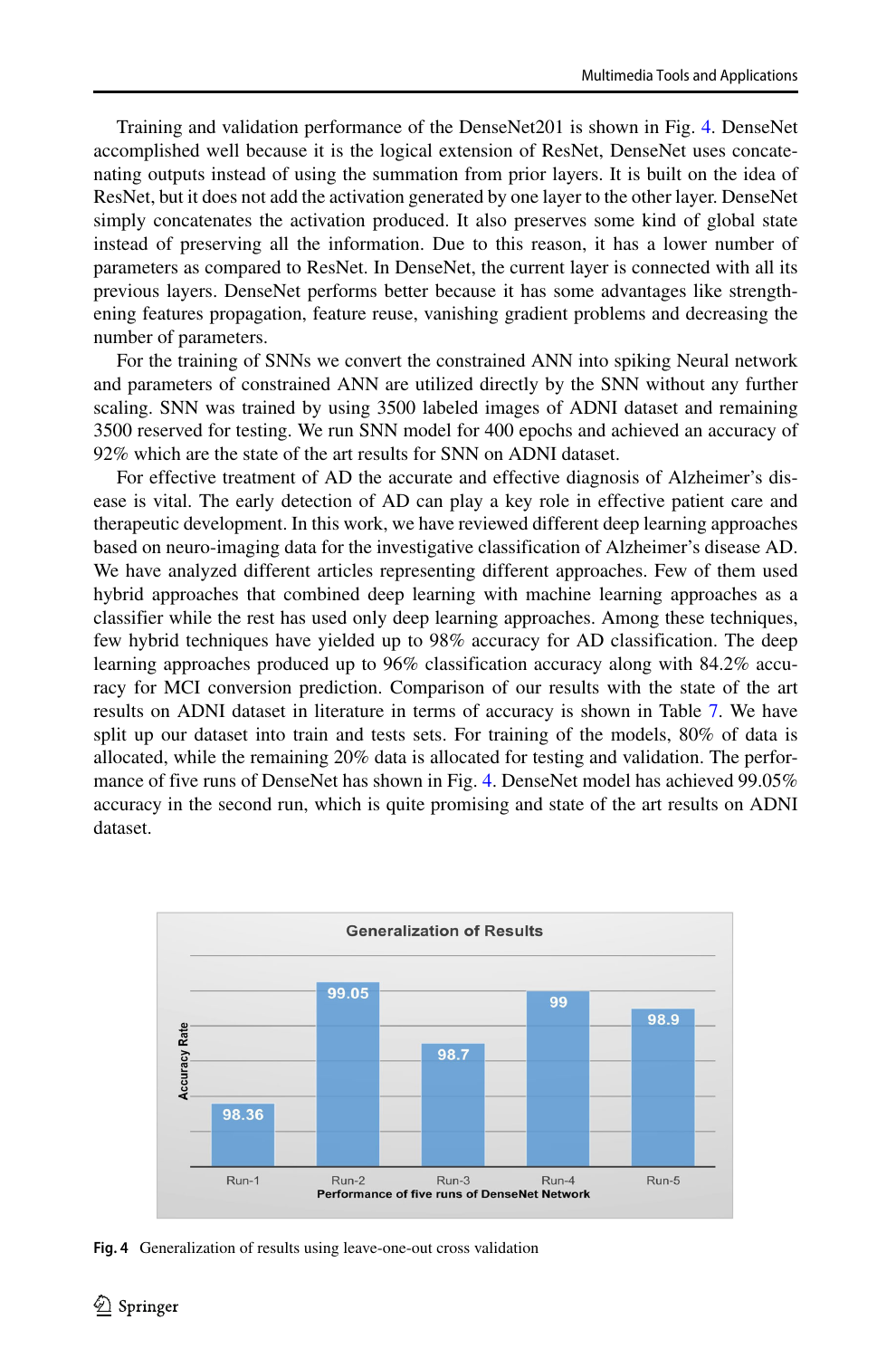The results of all the models applied are presented in Tables [4](#page-18-0) and [5.](#page-19-0) In Table [4,](#page-18-0) the results of all models are comparatively low because we have used non-augmented dataset. We have performed scaling, rotation, flipping, zooming and elimination in preprocessing phase to increase input space and to improve the classification accuracy. The preprocessing steps and data-augmentation is the crucial steps to improve the quality of images. We performed data augmentation to represent a more comprehensive set of possible data points, which has reduced the distance between training and validation sets. Rotation based augmentation is performed by rotating the image right or left on an axis between 1-359 degrees. Image translation is performed by shifting image up, down, right or left in order to avoid positional bias in the data. In medical imaging the labelling of data set requires an expert review which is time-consuming and an expensive task. That is why transfer learning is popular in medical image analysis.

We have conducted validation experiments by using leave-one-out-cross validation method. In this method, k is kept equal to N, where N separates times. In this approach function, more approximate is trained on the whole data up to a specific point and prediction is made up to that point. Average error was computed for the evaluation of the model. The performance of all the models is evaluated by calculating the sensitivity, specificity and accuracy shown in Table [4](#page-18-0) and Table [5.](#page-19-0) The overall highest accuracy achieved in this work by using DenseNet model is 99.05% so far, which is the state of the art result for the AD classification. Another remarkable achievement of our work is that we have used biologically plausible spiking neural networks for the first time for AD classification and its results are promising and very close to the 2nd generation neural network models used in this work. SNNs exhibits favourable characteristics like low energy consumption, efficient inference and event-driven information processing. These features make SNN interesting candidates for the efficient implementation of DNN. In this work the Accuracy of SNN is more promising because the main challenge to SNN is that they do not reach the same level of accuracy as their machine learning counterparts. For SNN we have used the conversion approach in which DNNs is converted to SNN by adapting weights and parameters of SNN. This is a systematic way to convert conventionally trained CNNs to SNN. By using this approach, we can exploit the full toolkit of deep learning [\[17\]](#page-24-21). Despite lower accuracy SNN are much efficient and consume lower energy.

The comparison of our work with the modalities, techniques and accuracy present in literature is discussed in Table [7.](#page-23-3) ADNI dataset is used by all the approaches mentioned in the table. The performance is evaluated in terms of sensitivity, specificity and accuracy. We have run 13 different models shown in Table [6.](#page-20-0) In terms of Accuracy DenseNet outperformed all the other approaches and the approaches present in the literature. With 3way classification DenseNet so far has produced the best results, i.e. 99.05% over all accuracy. Another advantage of data augmentation is that it also alleviates the over-fitting problem. In terms of training time, spiking neural networks was fast due to its nature of lightweight. Although SNN's are efficient in terms of training time from ANN but SNN lag far behind ANN's in terms of accuracy. This gap between the accuracies of ANN and SNN is decreasing and can disappear in some tasks. In our work the gap in Accuracy of SNN and other networks is significantly closer. Class-wise comparison of all models is shown in Table [6.](#page-20-0) We have also compared our class wise results with the results present in the literature shown in Table [7.](#page-23-3) In competing approaches Ammarah et al. have performed analysis on four classes (AD, MCI, LMCI,NC) they have achieved 98.88% results, Hosseni et al. have used the three classes (AD,MCI,NC) they have achieved the accuracy up to 94.8%. Arfa et al. [\[5\]](#page-24-16), Gupta et al. [\[8\]](#page-24-22) and Hossein et al. [\[11\]](#page-24-23) achieved 98/97/97, 96/74/88, 100/80/47 sensitivity, for (AD/MC/NC)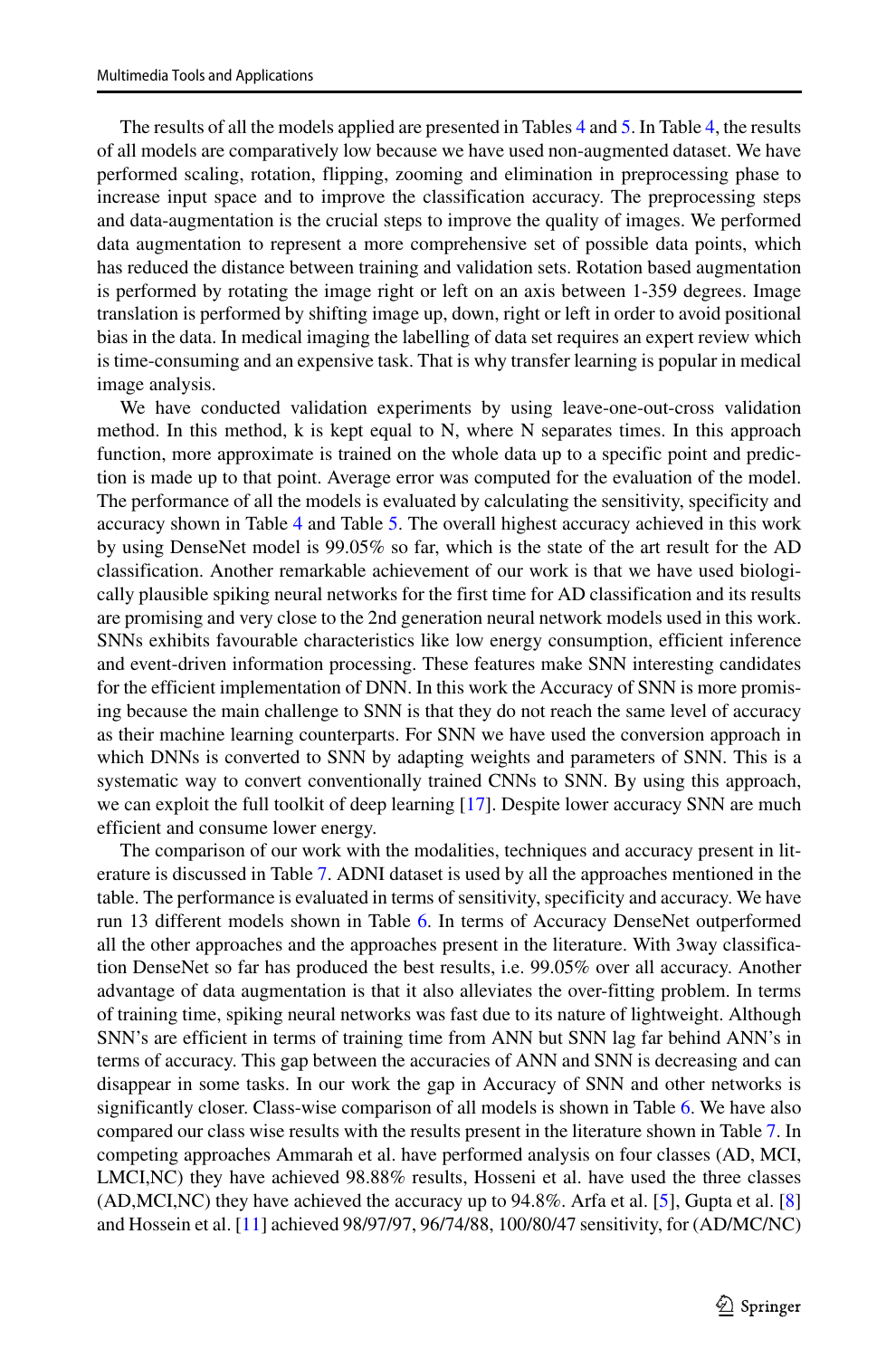| Author                           | Tehnique             | Modality     | Classification                     | Accuracy $(\% )$ |
|----------------------------------|----------------------|--------------|------------------------------------|------------------|
| Backstrom et al.                 | 3D ConvNet           | <b>MRI</b>   | 2way (AD/CN)                       | 98.41            |
| Tong et al.                      | NGF                  | MRI+PET +CSF | 3way (AD/MCI/NC)                   | 60.2             |
| Suk et al.                       | DW-S MTL             | MRI+PET +CSF | 3way (AD/MCI/NC)                   | 62.93            |
| Gupta et al.                     | <b>SAE</b>           | <b>MRI</b>   | 3way (AD/MCI/NC)                   | 85               |
| Hosseni et al                    | DSA-3DCNN            | MRI          | 3way (AD/MCI/NC)                   | 94.8             |
| Lui et al.                       | SAE-Zeromask MRI+PET |              | 4way (AD/cMCI/ neMCI/NC)           | 53.8             |
| Ammarah Farooq et al. GoogleNet  |                      | MRI          | 4way (AD/MCI/ LMCI/NC)             | 98.88            |
| Ammarah Farooq et al. ResNet-152 |                      | <b>MRI</b>   | 4way (AD/MCI/ LMCI/NC)             | 98.14            |
| Kazemi et al.                    | AlexNet              | MRI          | 4way (AD/SMC/EMCI /LMCI/<br>$CN$ ) | 97.63            |
| Proposed                         | <b>DenseNet</b>      | MRI          | 3way (AD/MCI/CN)                   | 99.05            |

<span id="page-23-3"></span>**Table 7** Class wise Comparison of results on ADNI dataset

respectively. In our work DenseNet has produced more promising and consistent results for all the three classes the sensitivity, specificity and accuracy remained above 99%. DenseNet performs well because it follows a simple connectivity rule which naturally incorporates the properties of identity mappings, diversified depth and deep supervision. Due to these factors, it permits feature reuse which results in better learning.

# <span id="page-23-1"></span>**7 Conclusion**

In this article, we have used different second generation and third generation neural networks for the classification of AD. Multiple data augmentation schemes were used to improve the salient feature extraction from MRI images. We fine-tuned 13 deep learning models initially trained on ImageNet dataset. Even though our dataset is small, but due to transfer learning and effective augmentation, our results were quite impressive. We have compared our results with the state-of-the-art techniques, among which DenseNet achieved the best results. Experimental results revealed that on augmented images, DenseNet attained the classification accuracy of 99.05% for all the three classes. We also convert the constrained ANN into spiking neural network (SNN), and parameters of constrained ANN are utilized directly by the SNN without any further scaling. SNN achieved a very promising classification accuracy of 92%. As SNN are more biologically plausible and energyefficient, but they are far behind from the second generation neural networks in terms of accuracy. The results of SNN on ADNI dataset are more closer to the second generation neural networks and state of the art results for AD classification. In future work, these results can further be improved by ensemble-based methods.

# **References**

- <span id="page-23-0"></span>1. Anand KS, Dhikav V (2012) Hippocampus in health and disease: an overview. Ann Indian Acad Neurol 15(4):239
- <span id="page-23-2"></span>2. Bäckström K, Nazari M, Gu IYH, Jakola AS (2018) An efficient 3d deep convolutional network for alzheimer's disease diagnosis using mr images. In: 2018 IEEE 15th International symposium on biomedical imaging (ISBI 2018). IEEE, pp 149–153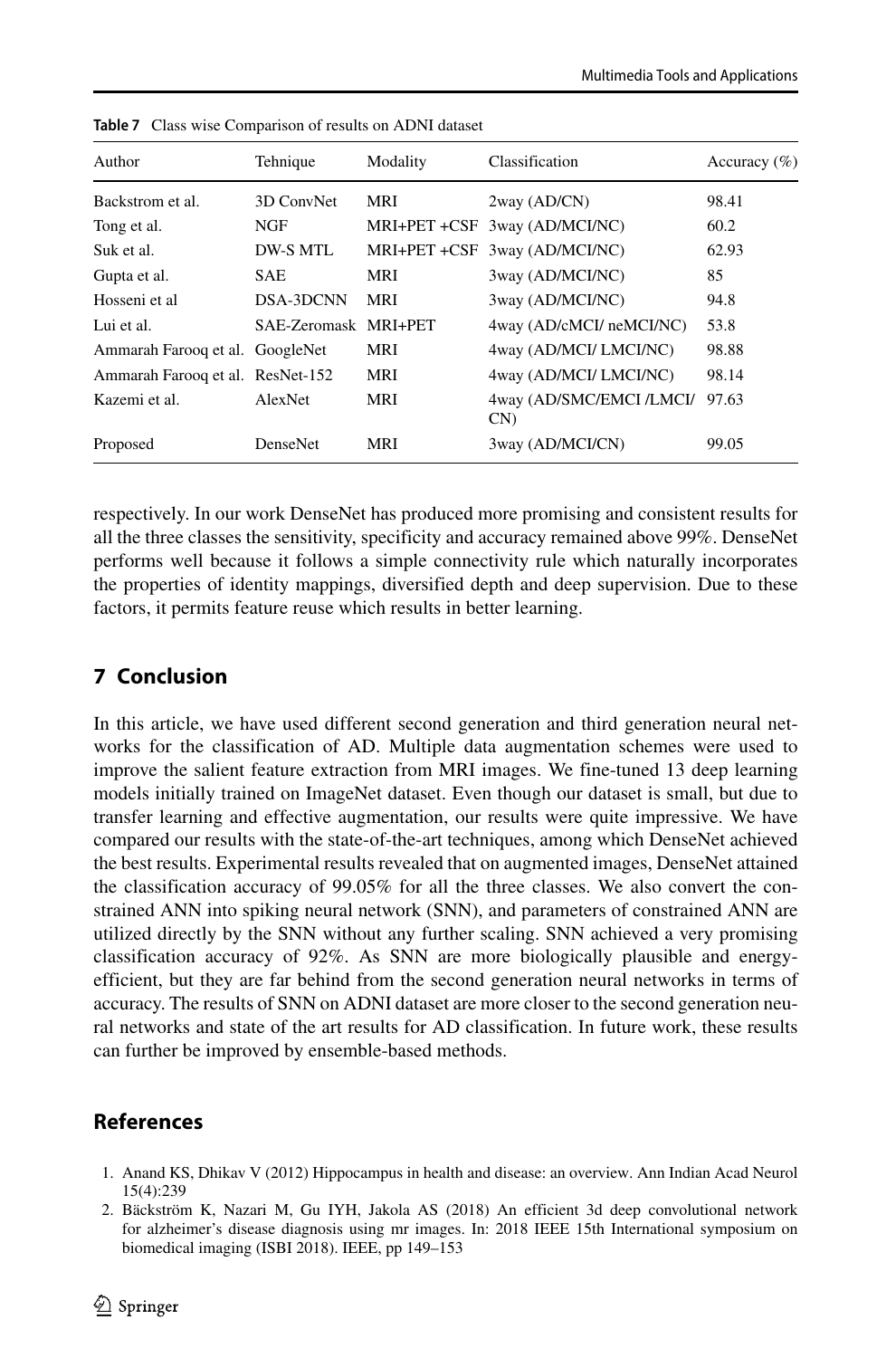- <span id="page-24-20"></span>3. Ebrahimi-Ghahnavieh A, Luo S, Chiong R (2019) Transfer learning for alzheimer's disease detection on mri images. In: 2019 IEEE International conference on industry 4.0, artificial intelligence, and communications technology (IAICT). IEEE, pp 133–138
- <span id="page-24-4"></span>4. Emmert-Streib F, Yang Z, Feng H, Tripathi S, Dehmer M (2020) An introductory review of deep learning for prediction models with big data. Front Artif Intell 3:4. [https://www.frontiersin.org/article/10.3389/](https://www.frontiersin.org/article/10.3389/frai.2020.00004) [frai.2020.00004,](https://www.frontiersin.org/article/10.3389/frai.2020.00004) <https://doi.org/10.3389/frai.2020.00004>
- <span id="page-24-16"></span>5. Farooq A, Anwar S, Awais M, Rehman S (2017) A deep cnn based multi-class classification of alzheimer's disease using mri. In: 2017 IEEE International conference on imaging systems and techniques (IST). IEEE, pp 1–6
- <span id="page-24-17"></span>6. Gautam C, Mishra PK, Tiwari A, Richhariya B, Pandey HM, Wang S et al (2020) Minimum variance-embedded deep kernel regularized least squares method for one-class classification and its applications to biomedical data. Neur Netw 123:191–216. [http://www.sciencedirect.com/science/article/](http://www.sciencedirect.com/science/article/pii/S0893608019303934) [pii/S0893608019303934.](http://www.sciencedirect.com/science/article/pii/S0893608019303934) <https://doi.org/10.1016/j.neunet.2019.12.001>
- <span id="page-24-9"></span>7. Gerstner W, Kempter R, van Hemmen JL, Wagner H (1999) Pulsed neural networks. chap. Hebbian learning of pulse timing in the barn owl auditory system. Cambridge, MIT Press. ISBN 0-626-13350-4; pp 353–377. <http://dl.acm.org/citation.cfm?id=296533.296554>
- <span id="page-24-22"></span>8. Gupta A, Ayhan MS, Maida AS (2013) Natural image bases to represent neuroimaging data. In: Proceedings of the 30th international conference on international conference on machine learning - volume 28; ICML'13. JMLR.org, pp III–987–III–994. <http://dl.acm.org/citation.cfm?id=3042817.3043047>
- <span id="page-24-1"></span>9. Harper L, Barkhof F, Scheltens P, Schott JM, Fox NC (2014) An algorithmic approach to structural imaging in dementia. J Neurol Neurosurg Psych 85(6):692–698. <https://doi.org/10.1136/jnnp-2013-306285>
- <span id="page-24-5"></span>10. He K, Zhang X, Ren S, Sun J (2016) Deep residual learning for image recognition. In: 2016 IEEE Conference on computer vision and pattern recognition (CVPR). pp 770–778
- <span id="page-24-23"></span>11. Hosseini-Asl E, Gimel'farb G, El-Baz A (2016) Alzheimer's disease diagnostics by a deeply supervised adaptable 3d convolutional network, arXiv[:1607.00556](http://arxiv.org/abs/1607.00556)
- <span id="page-24-12"></span>12. Hosseini-Asl E, Keynton R, El-Baz A (2016) Alzheimer's disease diagnostics by adaptation of 3d convolutional network. In: 2016 IEEE International conference on image processing (ICIP). IEEE, pp 126–130
- <span id="page-24-7"></span>13. Howard AG, Zhu M, Chen B, Kalenichenko D, Wang W, Weyand T et al (2017) Mobilenets: efficient convolutional neural networks for mobile vision applications. arXiv[:170404861](http://arxiv.org/abs/170404861)
- <span id="page-24-6"></span>14. Huang G, Liu Z, Van Der Maaten L, Weinberger KQ (2017) Densely connected convolutional networks. In: Proceedings of the IEEE conference on computer vision and pattern recognition, pp 4700–4708
- <span id="page-24-10"></span>15. Hunsberger E, Eliasmith C (2015) Spiking deep networks with LIF neurons, arXiv[:abs/1510.08829](http://arxiv.org/abs/1510.08829)
- <span id="page-24-8"></span>16. Iandola FN, Han S, Moskewicz MW, Ashraf K, Dally WJ, Keutzer K (2016) Squeezenet: alexnet-level accuracy with 50x fewer parameters and *<* 0.5mb model size. arXiv[:1602:07360](http://arxiv.org/abs/1602.07360)
- <span id="page-24-21"></span>17. Iyer LR, Chua Y, Li H (2018) Is neuromorphic mnist neuromorphic? Analyzing the discriminative power of neuromorphic datasets in the time domain, arXiv[:1807.01013](http://arxiv.org/abs/1807.01013)
- <span id="page-24-13"></span>18. Ju R, Hu C, Zhou P, Li Q (2019) Early diagnosis of alzheimer's disease based on resting-state brain networks and deep learning. IEEE/ACM Trans Comput Biol Bioinforma (TCBB) 16(1):244–257
- <span id="page-24-19"></span>19. Kazemi Y, Houghten S (2018) A deep learning pipeline to classify different stages of alzheimer's disease from fmri data. In: 2018 IEEE Conference on computational intelligence in bioinformatics and computational biology (CIBCB). IEEE, pp 1–8
- <span id="page-24-0"></span>20. Khan RU, Tanveer M, Pachori RB, (ADNI) ADNI (2020) A novel method for the classification of alzheimer's disease from normal controls using magnetic resonance imaging. Expert Syst, 1–22
- <span id="page-24-18"></span>21. Liu M, Li F, Yan H, Wang K, Ma Y, Shen L et al (2020) A multi-model deep convolutional neural network for automatic hippocampus segmentation and classification in alzheimer's disease. Neuro Image 208:116459. [http://www.sciencedirect.com/science/article/pii/S105381191931050X,](http://www.sciencedirect.com/science/article/pii/S105381191931050X) <https://doi.org/10.1016/j.neuroimage.2019.116459>
- <span id="page-24-11"></span>22. Mathew J, Mekkayil L, Ramasangu H, Karthikeyan BR, Manjunath AG (2016) Robust algorithm for early detection of alzheimer's disease using multiple feature extractions. In: 2016 IEEE Annual India conference (INDICON). IEEE, pp 1–6
- <span id="page-24-3"></span>23. Naseer A, Rani M, Naz S, Razzak MI, Imran M, Xu G (2020) Refining parkinson's neurological disorder identification through deep transfer learning. Neural Comput Applic 32(3):839–854
- <span id="page-24-14"></span>24. Razzak MI, Imran M, Xu G (2018) Efficient brain tumor segmentation with multiscale two-pathwaygroup conventional neural networks. IEEE J Biomed Health Inform 23(5):1911–1919
- <span id="page-24-2"></span>25. Razzak MI, Imran M, Xu G (2020) Big data analytics for preventive medicine. Neural Comput Applic 32(9):4417–4451
- <span id="page-24-15"></span>26. Razzak MI, Naz S, Zaib A (2018) Deep learning for medical image processing: overview, challenges and the future. In: Classification in BioApps. Springer, pp 323–350